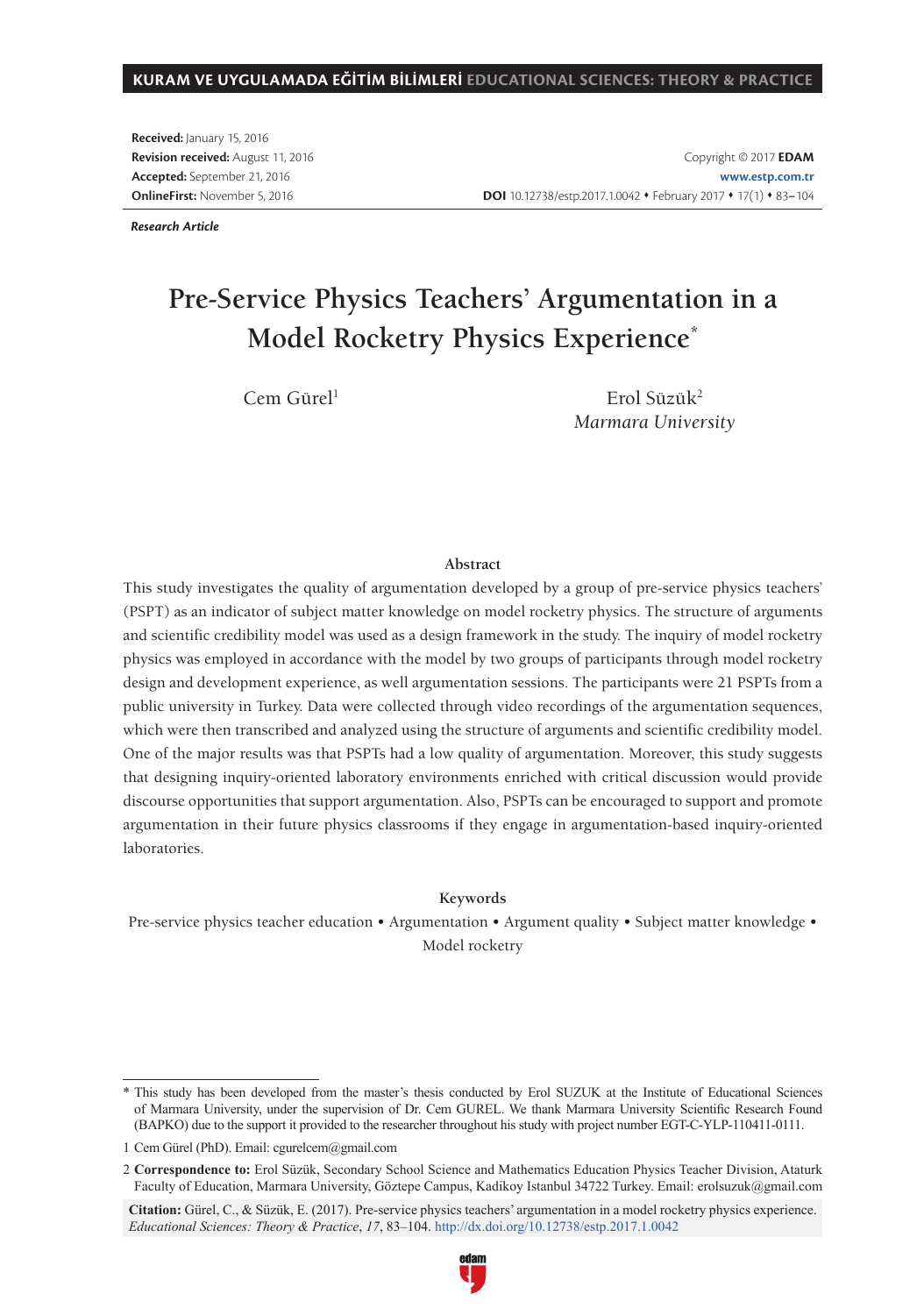Scientific literacy, which was imparted to the literature by Paul Harder in the late 1950's (Laugksch, 2000), is an essential part of education not only for people making a career in science but also for all citizens in today's societies dominated by science and technology (McPhearson, Pollack, & Sable, 2008). In Turkey, the main purpose of the implemented physics curriculum since 2013 has been the development of students' scientific literacy (Millî Eğitim Bakanlığı [MEB, Ministry of Education], 2013). In this context, some of the sub-objectives of the physics curriculum are to produce scientific knowledge, to justify and evaluate claims based on evidentiary proof, and to share scientific knowledge. To achieve these goals, the new physics curriculum aims to develop students' scientific process skills through a relation between conceptual knowledge (knowledge of physics) and science technology in a social environment (MEB, 2013). However, teachers' beliefs, which are fundamental factors of thinking, motivation, intention and behavior (Bandura, 1977a, 1977b), are the key to the success of reforms (Cheung & Ng, 2000). Teachers are the ones who will transfer the newly prepared curriculum into the classroom (Anthony, 2008), and so if they do not believe in the curriculum they may be reluctant to implement it, may even modify it to fit their own ideas, or even interfere with it (Cheung  $\&$  Ng, 2000; Czerniak & Lumpe, 1996). Therefore, teachers' pre-service training should also be modified according to the goals of the new curriculum reform.

In teachers' pre-service training, science educators are concerned with Schulman's teacher-knowledge model (1986), which is used as an organizational tool in the field of science teacher education. Schulman (1986, 1987) described teacher knowledge as content knowledge, general pedagogical knowledge, curricular knowledge, knowledge of learners, knowledge of educational contexts, and knowledge of the philosophical and historical aims of education. Researchers in science education have redefined and used Schulman's knowledge types in their works with a particular focus on content knowledge, pedagogical knowledge, pedagogical content knowledge, and contextual knowledge (Hill, Rowan, & Ball, 2005; Park & Oliver 2008).

Content knowledge, or subject matter knowledge (SMK), refers to a teacher's knowledge on a subject that s/he will teach and includes the concepts, ideas, principles, and structures of these knowledge elements. Shulman claimed that "the teacher need not only understand that something is so; the teacher must further understand why it is so." (1986, p. 9). Teachers should have an in-depth understanding of the subject in order to teach it well. Pedagogical content knowledge (PCK) is the knowledge that teachers use to transfer SMK to students. It includes understanding the ways of representing and formulating SMK so as to make it comprehensible for students, how to make learning specific topics easy or difficult for certain age groups of learners, and which preconceptions students bring with them to class (Zhou, 2015). Studies have shown that SMK and PCK affect quality of teaching and, thus, student learning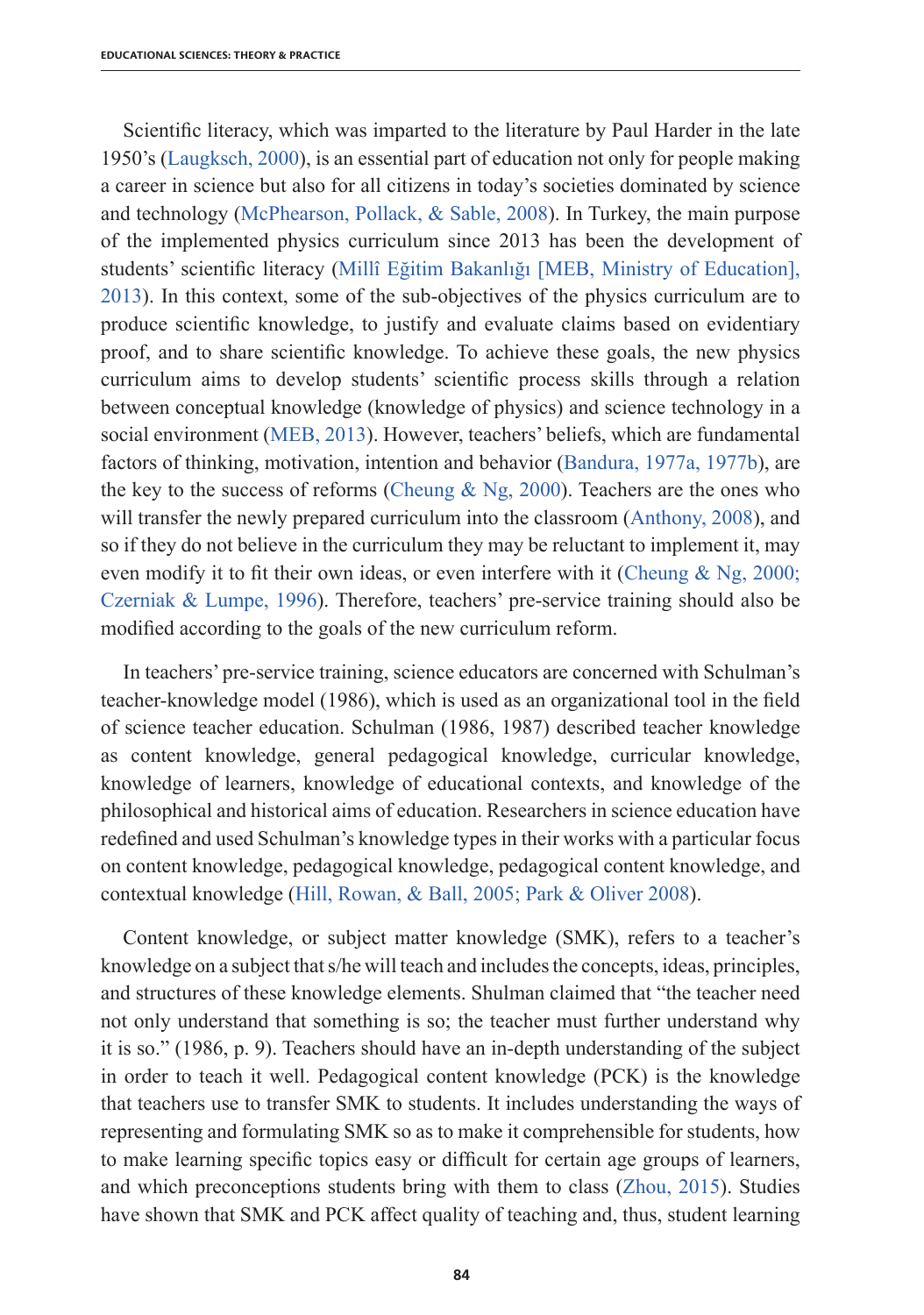(Baumert et al., 2010; Hill et al., 2005; Kleickmann et al., 2015; Kleickmann et al., 2013). In the COACTIV project from Germany, PCK and SMK were found to be highly correlated (Baumert et al, 2010; Krauss et al., 2008). Because SMK is not sufficient by itself but a necessary condition of PCK (Even, 2011; Friedrichsen et al., 2009; Rozenszajn & Yarden, 2014), without it, PCK cannot be developed (Baumert et al., 2010; Depaepe et al., 2015; Friedrichsen et al., 2009). In this study SMK has been explored in detail.

In the literature, teachers' SMK was initially assessed by true-or-false tests (Tatto et al., 2007; Yip et al., 1998, as cited in Abell, 2007), multiple-choice tests (Lawrenz, 1986, as cited in Abell, 2007; Akarsu, 2012; Bogdanovic, 2015; Demircioğlu & Uçar, 2015; Hill et al., 2005; Kulkarni & Tambade, 2013; Tatto, Schwille, & Senk, 2007), or diagnostic tests (Akarsu, 2011; Cheong, Johari, Said, & Treagust, 2015); and in recent years by open-ended questions (Baumert et al., 2010; Demirbağ & Günel, 2014; Taşoglu, Ateş, & Bakaç, 2015), number of courses taken by the students (Baumert et al., 2010), or visualization of mental models (Kurnaz & Ekşi, 2015). In the literature, however, no study is found where pre-service teachers have used their SMK dialectically in argumentation (Osborne, Erduran, & Simon, 2004) nor have the quality of arguments generated by pre-service teachers been associated with their SMK. Because scientific literacy is seen as a requirement for future citizens (Christensen, 2001; Roberts, 2007), PSPTs are required to be able to discuss socioscientific issues (Sadler & Zeidler, 2005a); in other words, to be able to make informal reasoning activities (Means & Voss, 1996). Argumentation activities play an important role in developing informal reasoning skills (Means & Voss, 1996). In this sense, argumentation can be seen as one manifestation of informal reasoning (Sadler  $\&$ Zeidler, 2005b). Ill-structured, debatable, complex, and open-ended problems related to the real world (Gee & Land, 2004) are used for informal reasoning (Kuhn, 1991) because informal reasoning processes are generally not invoked when information is readily accessible or when the problem is well-structured, familiar, and compatible with existing knowledge (Chase & Simon, 1973, as cited in Means & Voss, 1996; Larkin et al., 1980, as cited in Means & Voss, 1996). Because ill-structured problems do not have adequate information or parameters for easy solving (Gee  $\&$  Land, 2004), students are encouraged to collaborate, share their thoughts, and discuss things with one another (Duschl, 2008; Gillies & Khan, 2008). Moreover, ill-structured problems related to the real world allow students to understand problems easily, and thus students can develop their reasoning skills through dialogue (Crawford, 1999; Hmelo-Silver, 2004; Mercer, Dawes, Wegerif, & Sams, 2004). Because ill-structured problems are related to the real world, they are authentic (Howard, McGee, Shin, & Shia, 2001). To make a problem authentic for students in a classroom, it must connect to students' previous experiences (Mayer, 1998).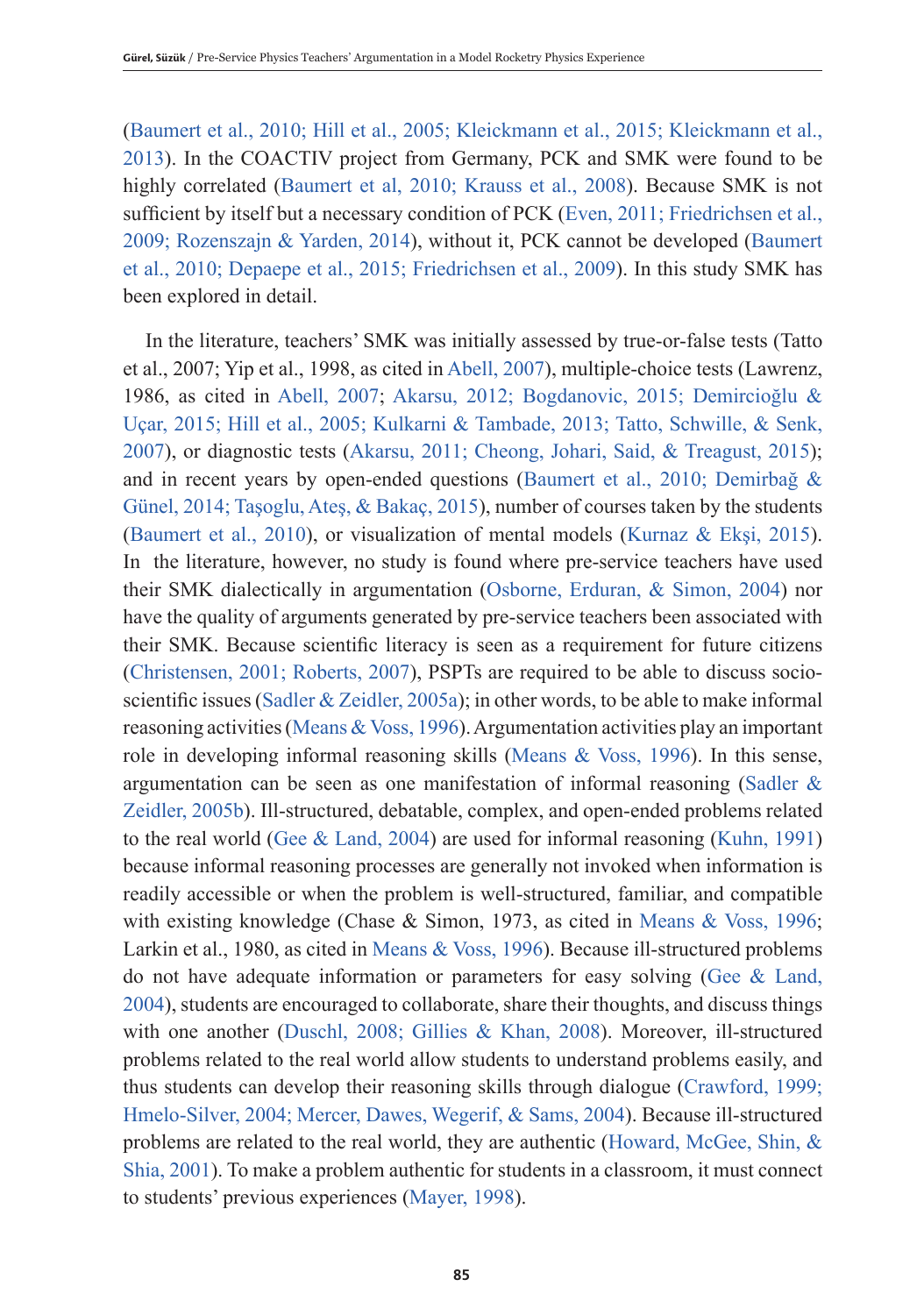In this study, due to the model rocket design and production activity being related to the real world, PSPTs could continue thinking reflectively for a long time, collaborating with each other and engaging in model rocket design and production before argumentation (Cholewinski, 2009; Herrington, Reeves, Oliver, & Woo, 2004). After the design and production of model rockets, PSPTs were asked to debate about which model rocket design would fly the highest. For the PSPTs, this problem was authentic and ill-structured.

Meanwhile, the teacher also has an important role in argumentation as they encourage PSPTs to clarify their thoughts, reasons, and knowledge, as well as share these with the other PSPTs. The teacher provides opportunities for PSPTs to make lengthier contributions where they can express their current understanding or articulate difficulties (Rojas-Drummond & Mercer, 2003). Moreover, the teacher should create a learning environment that supports PSPTs' learning and gives them enough time to participate in argumentation (Akkus, Gunel, & Hand, 2007). As much as the teacher creates a supportive learning environment, the PSPTs will be more encouraged to justify their claims and provide their own arguments; thus, they will be more active in argumentation (Erduran, Simon, & Osborne, 2004). In this way, PSPTs can reflectively think about their learning and have more opportunities to correct the mistakes in their learning (Hammer, 1996; Redish, 1994).

There is another important problem in physics teacher education in Turkey. In this country, physics departments are responsible for pre-service physics teachers' education in physics (SMK) in some universities, while the physics education department is responsible for their pedagogical knowledge and pedagogical content knowledge (Özoğlu, 2010). Physics departments offer ordinary university teaching with traditional structures that are unable to provide PSPTs with a good example of how physics should be taught in school (Yiğit & Akdeniz, 2004). Moreover, PSPTs are unable to feel like teacher candidates; this weakens their attitude towards the teaching profession (Baştürk, 2011; Baştürk, 2009; Saraç, 2006; Yiğit & Akdeniz, 2004). Even after PSPTs have completed their studies in the physics department, they fail to form a coherent picture of physics. PSPTs possess some relevant knowledge, but it is fragmented and unorganized. In traditionally taught physics departments, this unorganized and fragmented knowledge seems to be a common problem among PSPTs. They have a picture of physics that is a collection of facts, definitions, laws, and specific problem-solving strategies (Bagno, Eylon, & Ganiel, 2000; Mäntylä & Nousiainen, 2013). This may result from PSPTs not having enough time or opportunity during studies in the physics departments to reflect on "what they know" and "how they know what they know" (Mäntylä & Nousiainen, 2013; Mestre 2001). Another problem in the physics departments is the role of experiments and models in forming a coherent view of physics subject knowledge. Since the required importance is not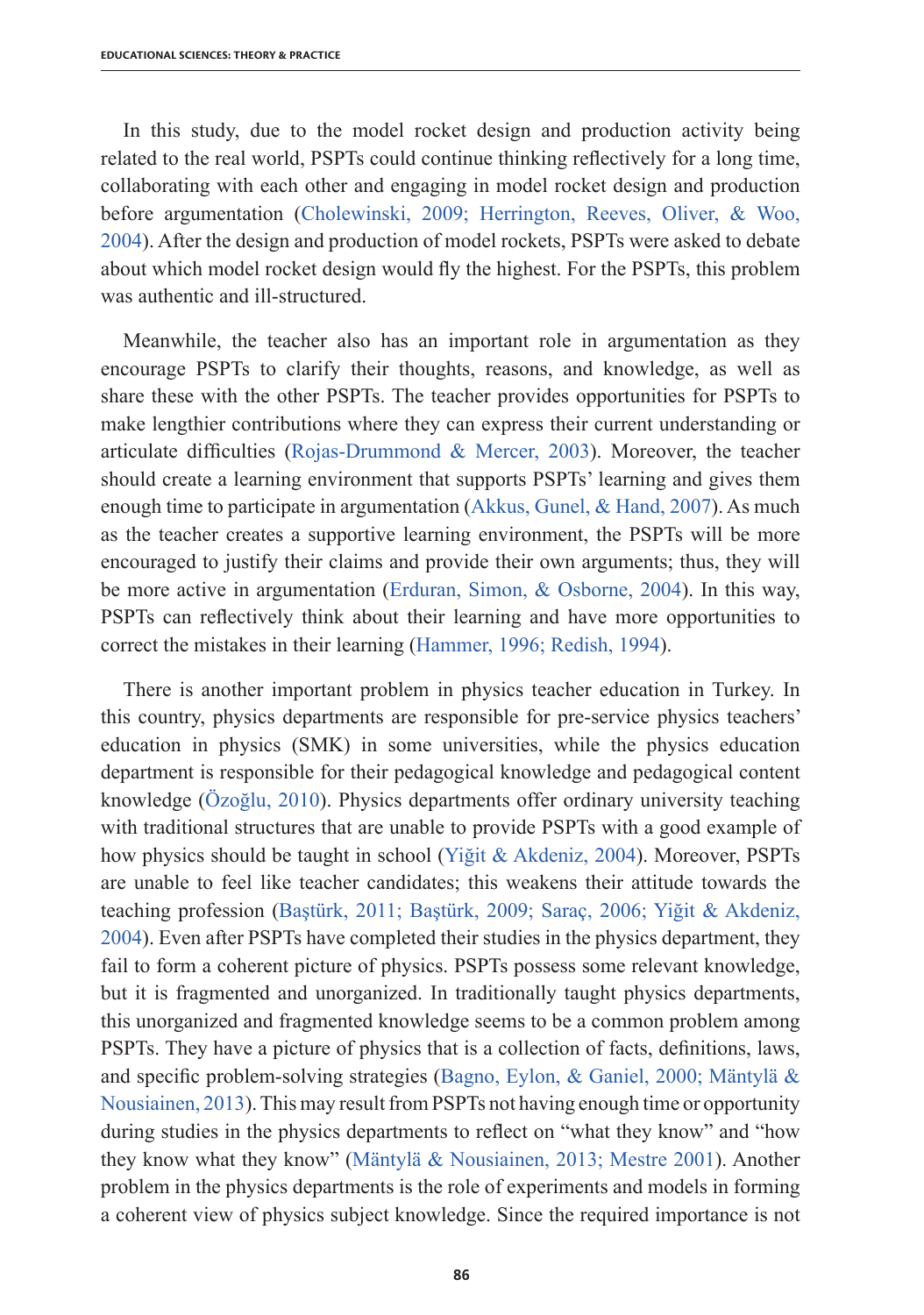given to experiments and models, PSPTs are unable to know "how they know what they know" or reflect their understanding into their teaching (Mäntylä & Nousiainen, 2013). The third and final challenge is that PSPTs need opportunities and resources to reflect or assess their knowledge and experience related to SMK in physics and physics education (Mäntylä & Nousiainen, 2013).

An argumentation-based model rocketry physics activity (an inquiry-oriented laboratory approach) has been designed and applied in this study to enable PSPTs to address these problems as a solution. Designing model rockets, producing them, and then debating the development process allows PSPTs to become more conscious of their current knowledge. The analytical quality of the arguments shows PSPTs "what they know," "how they know what they know," and "how well they know it."

In an inquiry-oriented laboratory, a small group of people (10-20) engage in an ongoing series of conversations about an agreed-upon problem or question; it is moderated by a facilitator. The facilitator acts as a coach in order to assure everyone has equal rights and opportunities to speak, neither trying to validate every opinion nor forcing the argumentation process to a predetermined end. Facilitators are careful not to advance their own ideas as having more weight because of their authoritative role in class. They try to have each member internalize the argumentation process, thus distributing it throughout the group. The process leads through a communal process of posing questions; exploring alternatives and hypotheses; asking for evidence, criteria, and reasons; connecting and distinguishing ideas; and drawing temporary conclusions (Kennedy & Kennedy, 2010).

This article presents and describes an example of an inquiry-oriented laboratory approach (argumentation-based model on a rocketry physics activity) to show how PSPTs can be supported so as to realize their SMK.

#### **Purpose**

This study looks at the argumentation practices of PSPTs during inquiry-oriented model rocketry lab work. The lab work in this study has two sessions: design and development of model rockets and argumentation sequences over critical discussions on model rocket flights. PSPTs' goal in the lab work is to make the best model rocket that will fly the highest. Before launching their model rockets, PSPTs are to perform critical discussions through argumentation. The study addresses the following research questions: (a) What quantity of arguments are developed by PSPTs during the lab work? (b) What is the quality of the arguments developed by PSPTs during the lab work? (c) How is the scientific credibility of arguments developed by PSPTs during the lab work? (d) What is the relationship between the quality and scientific credibility of arguments developed by PSPTs during the lab work?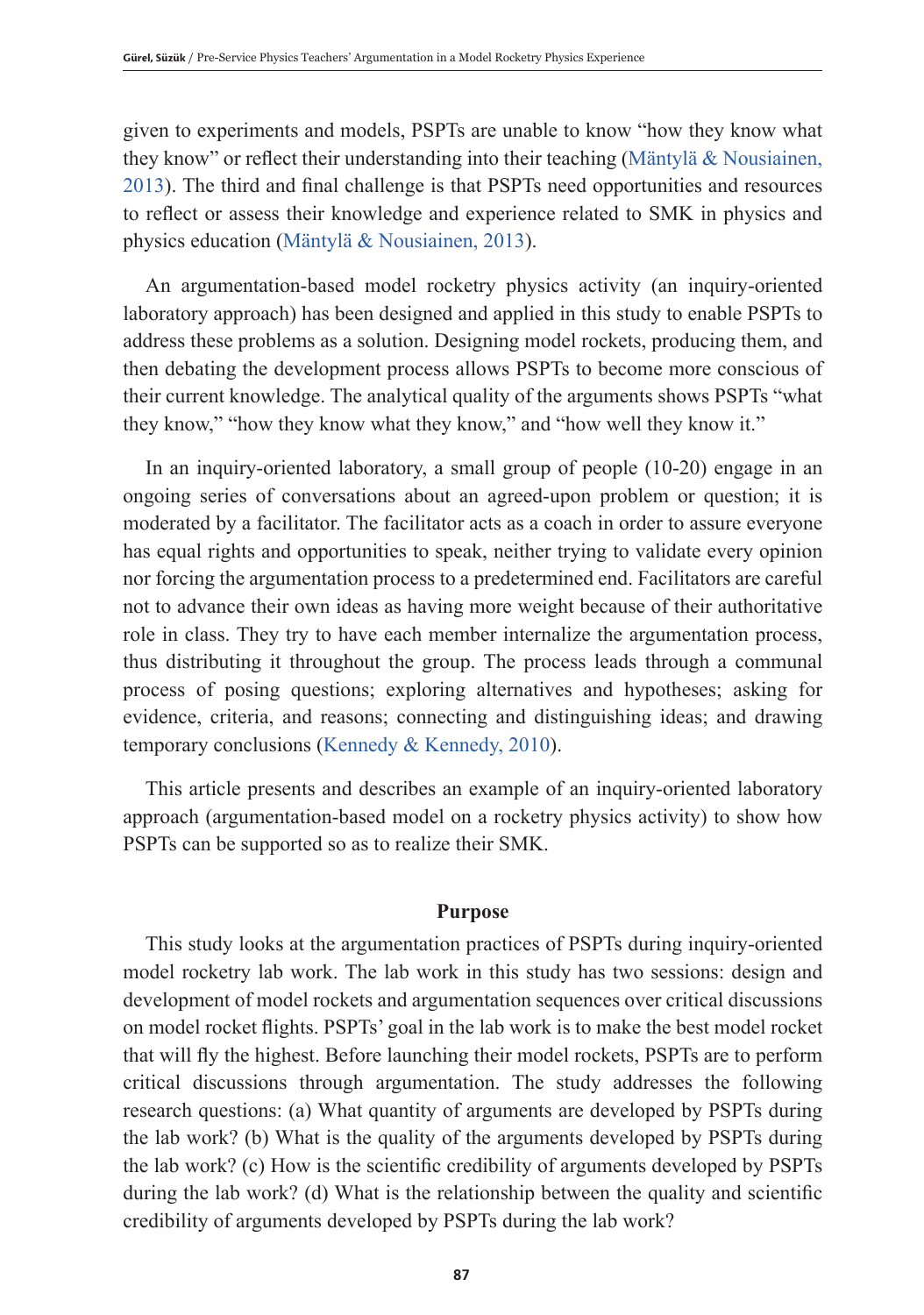The research questions aim to contribute to the existing literature of PSPT education by showing that PSPTs can become better aware of their SMK using argumentationbased inquiry-oriented lab work such as model rocketry in a physics lab.

#### **Methodology**

#### **Research Design**

The case study design (Yin, 2012) guided this research in order to investigate PSPTs' SMK by examining the quality of their arguments. The research draws on qualitative data to identify and explain the quality of PSPTs' arguments.

#### **Participants and Settings**

The participants of the study were 21 senior-class PSPTs, 10 of whom were female. All participants were physics education students who would graduate by the end of the school year from a large public university in Istanbul. Their ages ranged from 21 to 25. Because the participants of the research are required to know the basic concepts of physics related to model rocketry such as kinematics, dynamics, impulse, momentum, work, power, and energy, the non-probability sampling method has been used in this research (Patton, 1990); the participants were purposively selected, and they participated in this study voluntarily.

In this public university, the PSPTs took physics courses required for SMK from the faculty of pure sciences, and pedagogy courses for their PK and PCK from the faculty of education. They were taking the "Instructional Technologies and Material Design" course during this semester. This course mainly aims to inform PSPTs about their role and the reasons for instructional technology and material, as well as to educate them in designing and constructing instructional material in accordance with the course objectives. This study was conducted with participants who had already completed their physics courses but were still taking their pedagogy courses.

#### **Instructional Context and Study Design**

This study's data were collected in the "Instructional Technologies and Material Design" course. The argumentative and scientific inquiry model, developed by Kim and Song (2006), was used as a design framework in the study. According to the model, inquiry into model rocketry physics was employed by two groups of PSPTs during two sessions (experience and argumentation sessions). This study was implemented over an eight-week period. In the first four weeks (the experience session), the pre-service teachers designed and constructed model rocketry to make them fly as high as possible. Before flying them, they had to have critical discussions (argumentation). Qualitative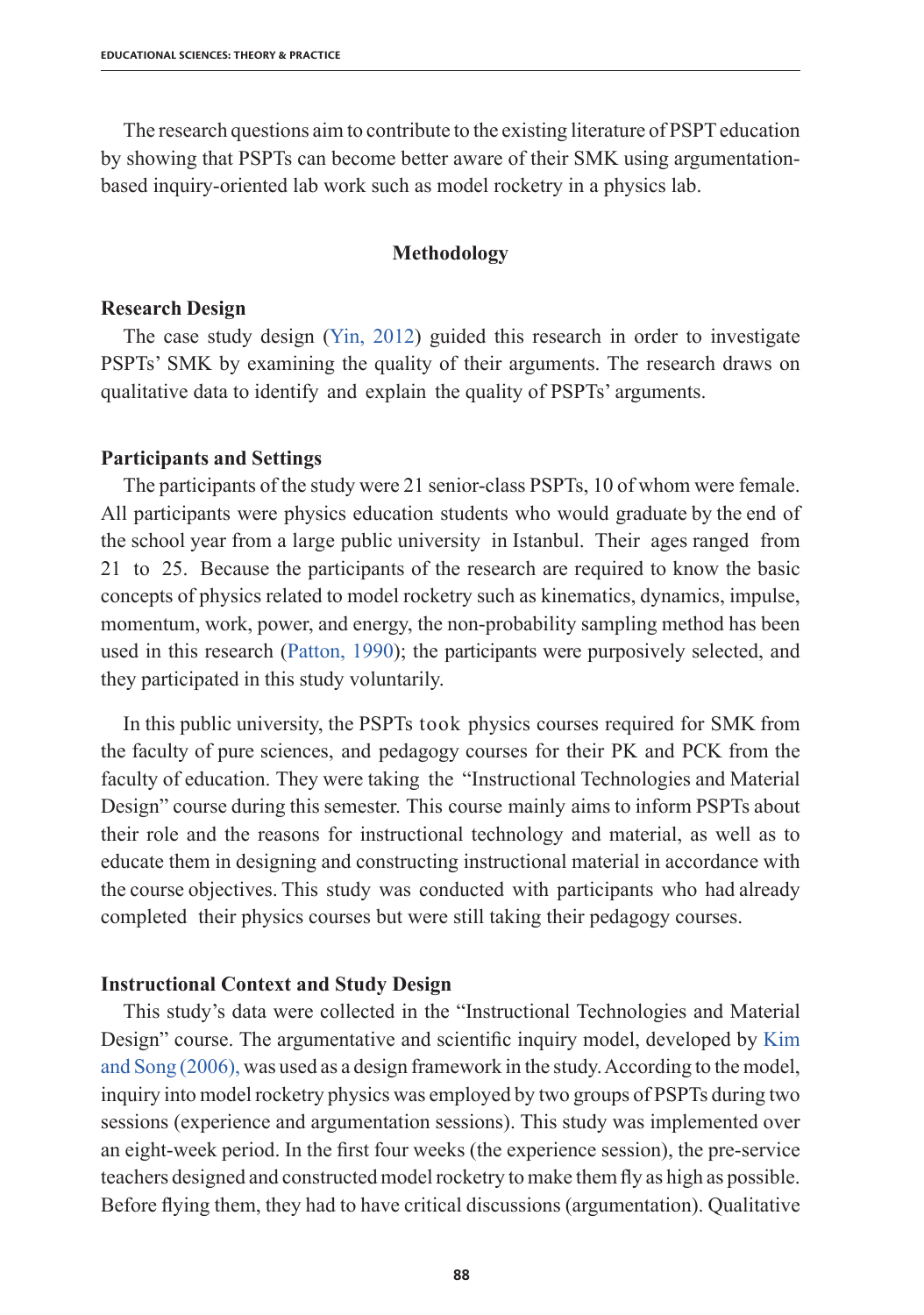ill-structured problems were used to group the students for an argumentation session in the fifth week (please see Appendix for the questions). Their debates were guided by the teacher for two weeks, two hours per week. These four hours of argumentation were recorded on three camcorders. During the argumentation sessions, two groups of PSPTs tried to convince the other about which model rocket would fly higher. In the final week, the PSPTs launched their model rockets.

All video recordings were transcribed verbatim. These transcribed arguments were analyzed as a case study. The quality of the arguments made by the pre-service teachers was examined. Because the PSPTs had completed all of their physics courses and had previous knowledge of physics subjects, the aim of instruction was to provide opportunities for them to become involved in the argumentation process and argue about model rocketry physics using their SMK in the process.

#### **Data Collection**

All PSPTs participating in the argumentation sessions were videotaped, from which the data were collected. Before the video sequences, PSPTs were divided into two groups according to their answers on the qualitative, ill-structured questions to induce them into debate. Four video sequences were based on four ill-structured questions. The PSPTs tried to persuade each other during the argumentation process. Because the study's aim was to examine the quality and credibility of the arguments developed by the PSPTs, the researchers did not focus on the groups or the PSPTs but rather on their arguments, their quality, and their scientific credibility. The PSPTs were divided into two groups in order to provide a debate environment.

Some information will be provided about how the questions were prepared. First, different diameter pipes for model rocket construction were available. Second, the constructed model rockets could have different mass. All model rockets used the same engines and were launched from the same launching pad. Lastly, air resistance would be neglected then included. As a result, four questions were created (see Appendix). In order to ensure validity and reliability, these four qualitative, illstructured questions were examined and checked by two external physics experts who had majored in pure physics. They reported that the questions were suitable for PSPTs' content knowledge and had no substantial errors.

#### **Data Analysis**

Data analysis began with transcribing the video recordings. Analysis units in the present study were the PSPTs' statements that indicated a reasoning sequence provided when responding to another PSPT. The reasoning sequence here occurs during a conversation between PSPTs evaluating a particular claim. The PSPTs presented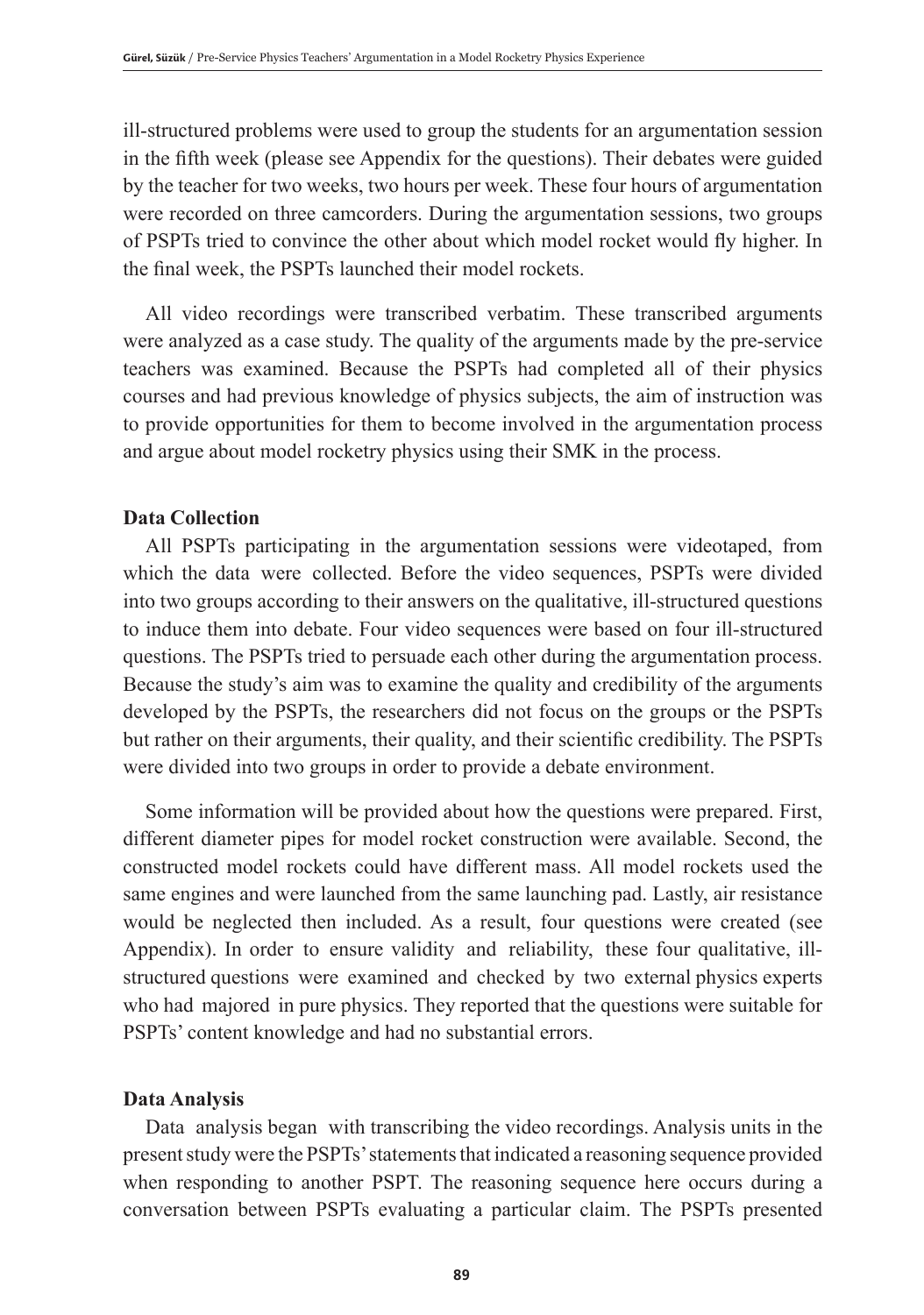their propositions with a scientific explanation stating their claim. Using Puvirajah's (2007) structure of arguments and scientific credibility (SASC) model, we coded the arguments separately then analyzed their quality and scientific credibility. This model is shown in Figure 1. Puvirajah (2007) placed emphasis on not only the quality of an argument but also its scientific validity. For a good argument, both should be evaluated. In the SASC model, the structure of an argument is composed of a claim, evidence, and explanation (Figure 1). The PSPTs' arguments were categorized as arguments that supported a major claim (left side in Figure 1), or as the counterarguments that opposed a major claim (right side in Figure 1).



*Figure 1*. Structure of arguments and scientific credibility model.

In the SASC model, the quality of the argument structure is evaluated by analyzing the types of evidence and explanations used for the claim (Figure 2). There are three types of evidence: experiential (data comes from the speaker's experiences), referential (data is referred to from a source other than personal experience, i.e., textbook), and provisional (data is unrelated to the claim). The six types of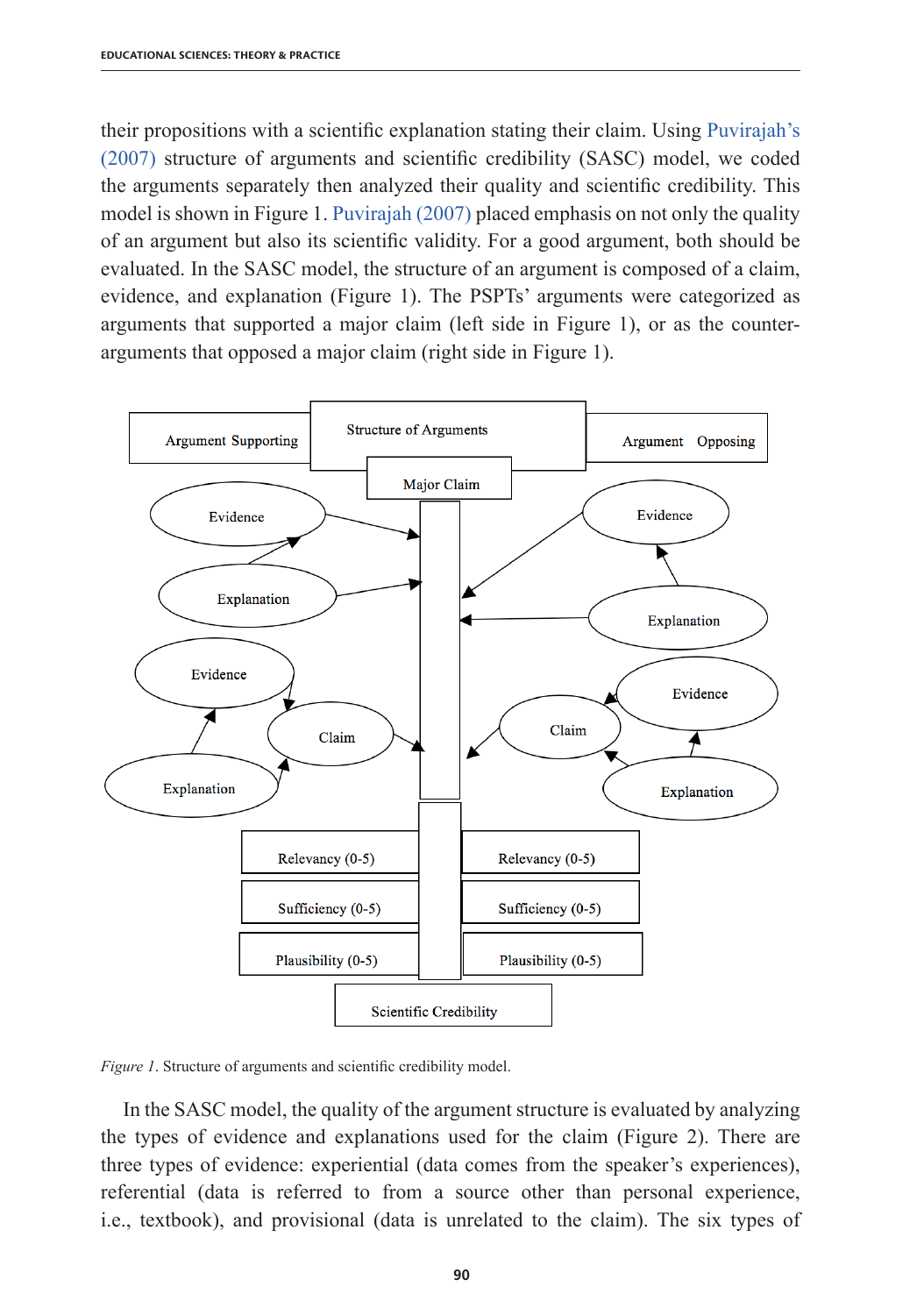explanations use explicit scientific theory, established scientific authority, perceived authority, one's own or a peer's work, unreliable testimonials; or nothing at all (no explanation is offered). These six types are further grouped together based on the nature and convincing strength of the explanation. Explanations using explicit scientific theory and established scientific authority have the highest convincing strength, while explanations with unreliable testimony or having no explanation have the least convincing strength. Explanations using perceived authority or peers'/self work fall in between these two groups. Puvirajah (2007) categorized the quality of argument structure into three levels: insufficient to basic, basic to proficient, and proficient to advanced.

| Evidence          |   | Explanation                          |   | Quality of Structure of Argument |
|-------------------|---|--------------------------------------|---|----------------------------------|
| Experiential<br>A |   | <b>Explicit Science Theory</b>       |   | Proficient to Advanced           |
|                   |   | <b>Established Science Authority</b> |   |                                  |
| Referential       | B | Perceived Authority                  | Н | Basic to Proficient              |
|                   |   | Work of Peers/Self                   |   |                                  |
| Provisional       |   | Unreliable Testimonials              | Ш | Insufficient to Basic            |
|                   |   | No Explanations                      |   |                                  |

*Figure 2.* The types of evidence for, explanations of, and quality of arguments defined in the SASC model.

Using the SASC model, the quality of arguments was first evaluated by determining the type of evidence and explanation used in the argument and then referencing Figure 3, which shows the possible evidence-explanation combinations and the resulting argument quality. For example, if an argument uses referential evidence (Evidence Type 2), and then provides an explanation using material from class notes (Explanation Type B), then the quality of the structure of the argument is categorized as basic to proficient (Quality Type III).

| Evidence Type | <b>Explanation Type</b> | Quality of Structure of Argument |
|---------------|-------------------------|----------------------------------|
|               | A                       |                                  |
|               | A                       | П                                |
|               | $\forall$               | Ш                                |
|               |                         |                                  |
|               |                         | Н                                |
|               |                         | Ш                                |
|               | в                       | Ш                                |
|               |                         |                                  |
|               |                         | Ш                                |
|               |                         | Ш                                |
|               |                         | Ш                                |

*Figure 3.* Types of evidence-explanation combinations determining arguments' structural quality.

Scientific relevancy, scientific sufficiency, and scientific plausibility are three aspects of an argument used by Puvirajah (2007) to evaluate scientific credibility. The scientific relevancy of an argument is examined by evaluating the adequateness of the scientific relationship between the claim and other components of the argument, and also by evaluating the adequateness of the scientific relationship among the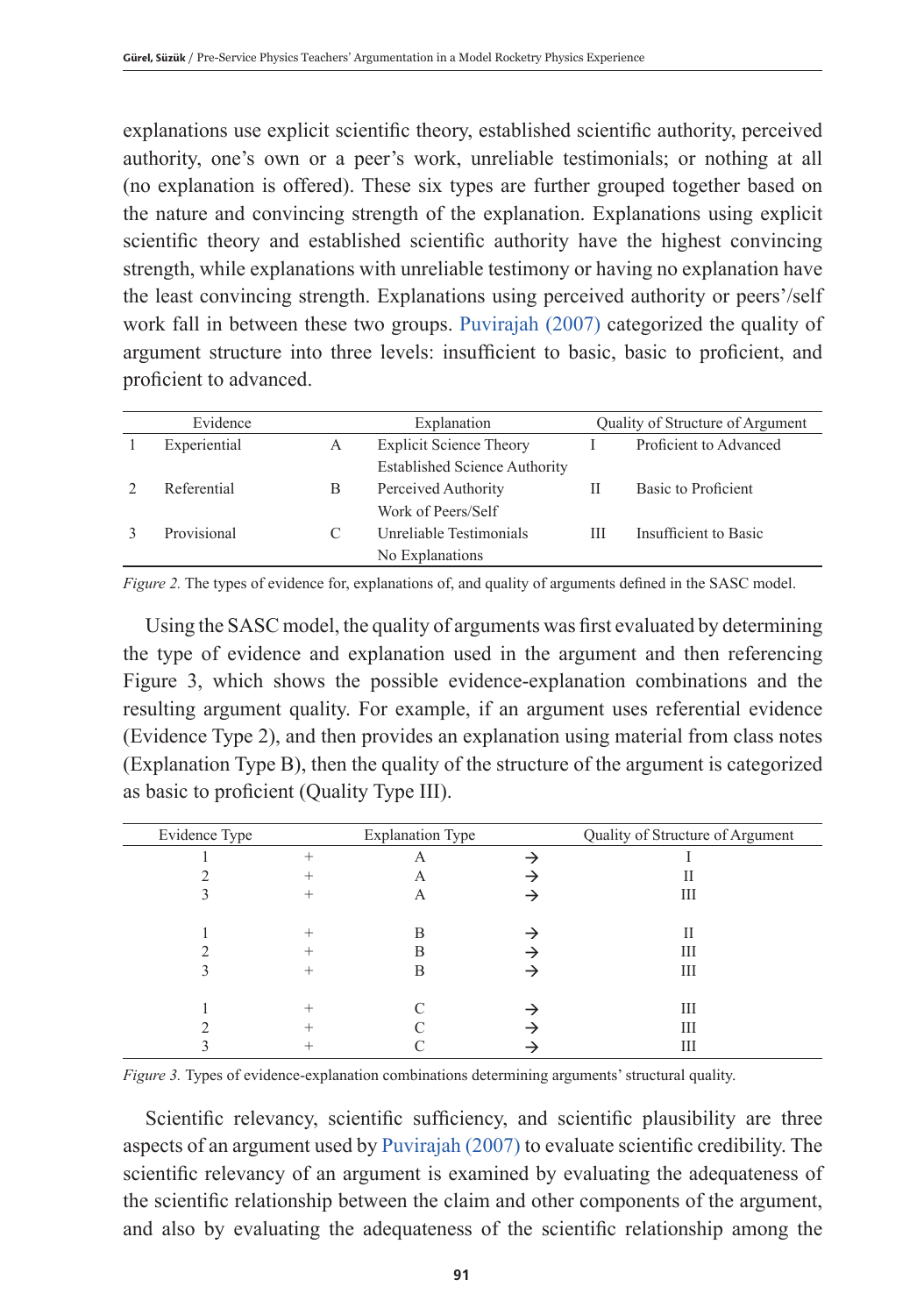various components of the argument. The scientific sufficiency of an argument is determined by seeing whether enough evidence has been provided to support the claim. The scientific plausibility of the argument examines whether the components of an argument supporting the claim are true, probable, and trustworthy (Figure 4).

| Scotling Rubric for Scientific Credibility |                                                                                                 |                                                                                |                                                                                             |                                                                                                                      |  |  |  |
|--------------------------------------------|-------------------------------------------------------------------------------------------------|--------------------------------------------------------------------------------|---------------------------------------------------------------------------------------------|----------------------------------------------------------------------------------------------------------------------|--|--|--|
|                                            | Scores                                                                                          |                                                                                |                                                                                             |                                                                                                                      |  |  |  |
| Component                                  | $\theta$                                                                                        | $1 - 2$                                                                        | 3                                                                                           | $4 - 5$                                                                                                              |  |  |  |
| Scientific                                 | None of the                                                                                     | Only evidence or                                                               | Evidence and                                                                                | Evidence and                                                                                                         |  |  |  |
| Relevancy                                  | components are<br>related to each other<br>or the claim                                         | explanation is related<br>to the claim                                         | explanation are<br>somewhat related to<br>the claim                                         | explanation are<br>related to each other<br>and the claim                                                            |  |  |  |
| Scientific<br>Sufficiency                  | Neither evidence<br>nor explanation is<br>presented                                             | Some evidence is<br>presented to support<br>the claim                          | Sufficient evidence is<br>presented to support<br>the claim                                 | Sufficient evidence<br>is presented to<br>support the claim;<br>more evidence will<br>not make the claim<br>stronger |  |  |  |
| Scientific<br>Plausibility                 | None of the<br>components used to<br>support the claim<br>are true, probable, or<br>trustworthy | Evidence used to<br>support the claim is<br>true, probable, and<br>trustworthy | Evidence and<br>explanation used to<br>support the claim<br>are probable and<br>trustworthy | Evidence and<br>explanation used to<br>support the claim are<br>true and trustworthy                                 |  |  |  |

Scoring Rubric for Scientific Credibility

*Figure 4*. Scoring rubric for determining scientific credibility in the SASC model.

We carried out the analysis independently in accordance with Miles and Huberman (1994), who suggested a formula for reliability. In order to ensure inter-coding agreement, the authors coded the transcribed data separately. According to Miles and Huberman's formula, reliability between coders was initially found to be 73.45%. This means the two coders used 130 of the 177 arguments exactly the same. Then the authors discussed the codes and repeated the coding process, and a reliability of 92.65% was achieved. Finally, the authors discussed small disagreements (13 codes out of the 177) until they obtained full consensus. At the end, the authors agreed on 36 major claims that included the 177 arguments. Using the SASC model (Figures 2, 3,  $\&$  4) the two authors both identified the arguments' structural quality and scientific credibility.

#### **Results**

The results of the study were presented in four sections following the order of the research questions. In the first section, the number of arguments was identified in detail. In the second section, in-depth qualitative argument descriptions were carried out in order to illustrate the quality of arguments that PSPTs had generated as they performed inquiry-oriented lab work on model rocketry. In the third section, the scientific credibility of the arguments was presented. Finally, in the fourth section, the relationship between the arguments' quality and scientific credibility was examined.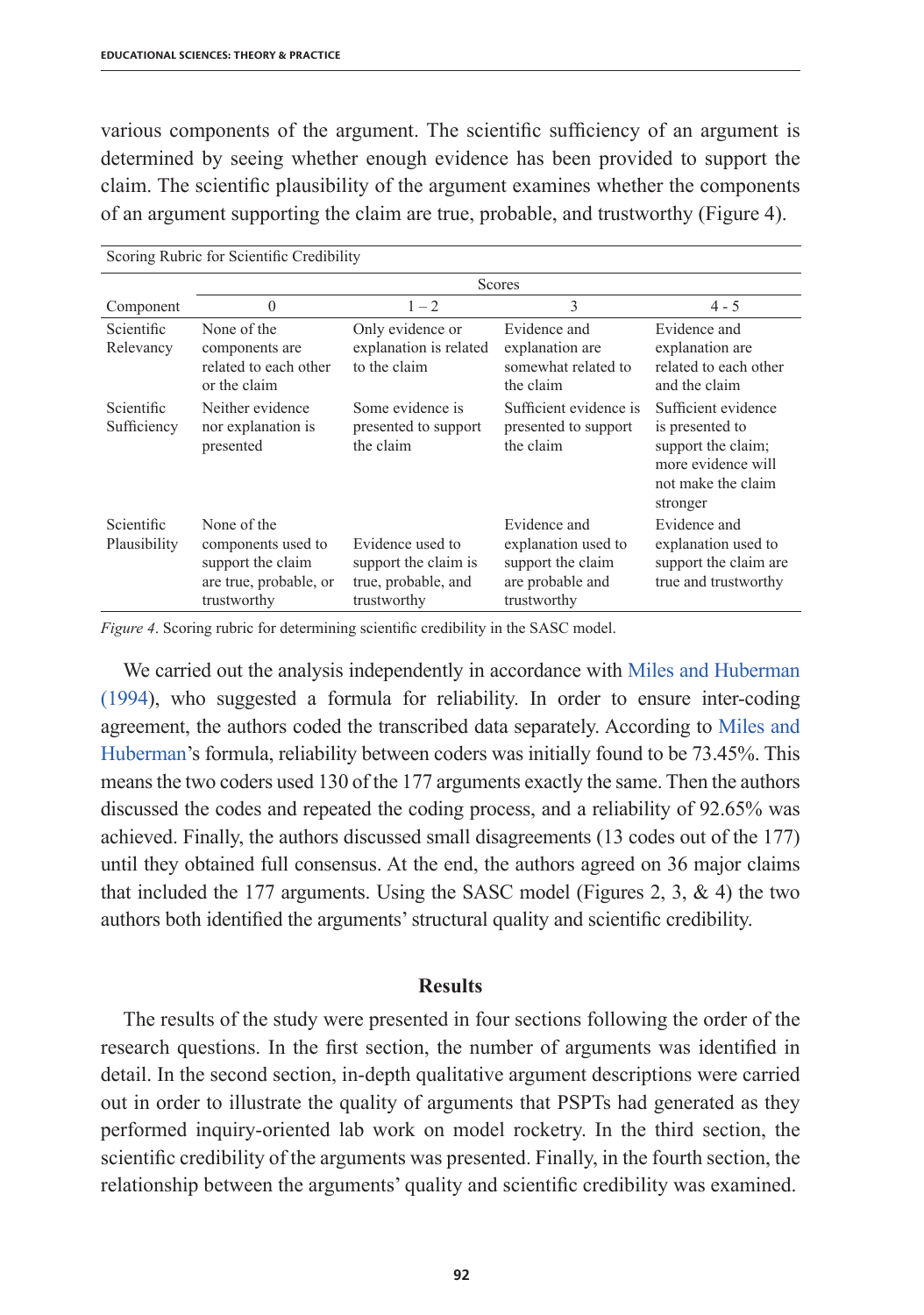## **The Quantity of Arguments Developed by PSPTs**

PSPTs constructed 177 arguments during the critical discussion sessions. The authors identified 36 major claims from these 177 arguments.

In Table 1, some cases are presented for the number of arguments supporting or opposing major claims. For example, Major Claim 1 has 10 arguments in total, six that support and four that oppose the major claim.

| Major Claims   | Argument Supporting<br>Major Claim | <b>Argument Opposing</b><br>Major Claim | Total Number of<br>Arguments |  |
|----------------|------------------------------------|-----------------------------------------|------------------------------|--|
| Major Claim 1  |                                    |                                         | 10                           |  |
| Major Claim 2  |                                    |                                         | 14                           |  |
| Major Claim 3  |                                    |                                         | 11                           |  |
| Major Claim 14 |                                    |                                         |                              |  |
| Major Claim 15 |                                    |                                         | 13                           |  |
| Major Claim 16 |                                    |                                         | 2                            |  |
| Major Claim 31 |                                    |                                         | h                            |  |
| Major Claim 32 |                                    |                                         |                              |  |
| Major Claim 33 |                                    |                                         | h                            |  |
| Major Claim 34 | 6                                  |                                         | 6                            |  |
| Major Claim 35 |                                    |                                         |                              |  |
| Major Claim 36 |                                    |                                         | 2                            |  |
| <b>TOTAL</b>   | 115                                | 62                                      | 177                          |  |

*Some of the Arguments Developed by PSPTs*

Table 1

According to Table 1, there were 115 arguments supporting major claims, while 62 arguments opposed them. The percentage of arguments that supported was 65% and the percentage that opposed was 35%. The supporting arguments nearly double the number of opposing arguments. Accordingly, PSPTs can be said to have produced major arguments to further support their arguments with evidence.

#### **The Quality of the Arguments Developed by PSPTs**

In the second part of data analysis, the quality of the 177 arguments developed by PSPTs was examined in detail. For each argument, the type of evidence and explanation used by a PSPT were determined according to Figures 2 and 3, and then using Figure 3, the quality of the argument was identified. Accordingly, 9 out of 177 arguments were determined to be Quality Type I in the study; 22 were Quality Type II, and 146 were Quality Type III. Only 5% of the arguments were Quality Type I, while Quality Types II and III were 12% and 83%, respectively. These results indicate that the PSPTs had failed to develop high quality arguments.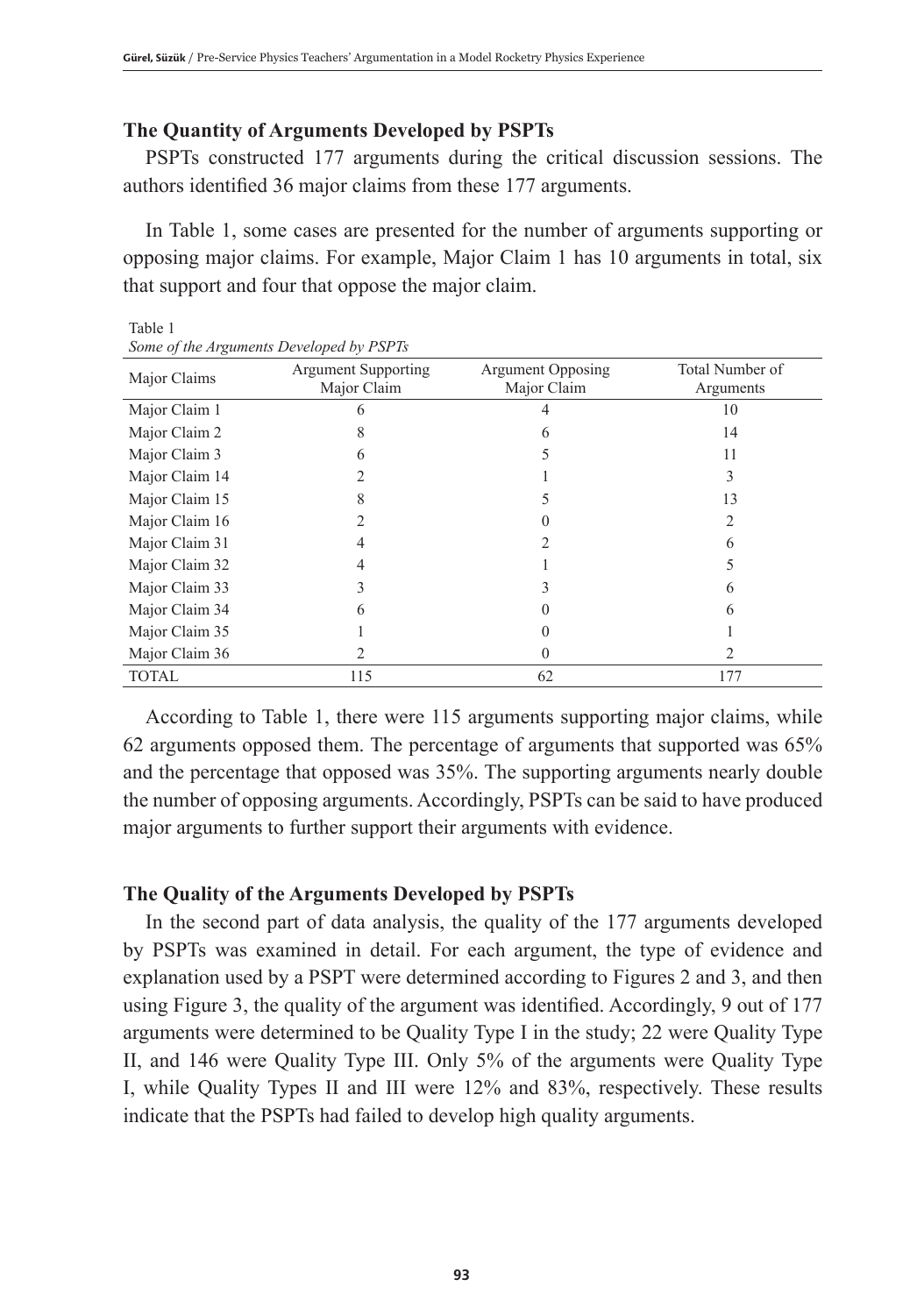As an example, PSPTs' argument related to Major Claim 1 is given below:

- 1.1 (The first argument for Major Claim 1): "If we write  $\frac{1}{2}mv^2 = mgh$ , then the *m*'s will simplify. It is independent of mass."
- 1.2 "You are using the formula in the wrong place"
- 1.3 "The weights of the rockets are not the same."
- 1.4 "This is Galileo's thought experiment."
- 1.5 "We consider *m* separately for each rocket:  $\frac{1}{2} m_1 v^2 = m_1 g h$ ,  $\frac{1}{2} m_2 v^2 = m_2 g$ , and so on. The initial speeds of the rockets are the same. When the masses simplify, the altitude of rockets will be the same."
- 1.6 "You're reading the question wrong. The rockets are not launched at the same speed."

Table 2 shows how to determine the quality of the arguments of Major Claim 1. As an example, Argument 1.1's statement, "If we write  $\frac{1}{2}mv^2 = mgh$ , then the *m*'s will simplify," is evidence, and the statement "It is independent of mass," is an explanation. As the evidence presented by the PSPT was referential (data that is referred to from a source other than personal experience such as a textbook), it was coded as "2," and because the explanation was based on explicit scientific theory or established scientific authority, it was coded as "A." As a result, Argument 1.1 was coded as Quality Type II (see Figure 3).

| Quality of the Arguments    |     |               |                         |              |  |  |  |
|-----------------------------|-----|---------------|-------------------------|--------------|--|--|--|
| Argument Number<br>Argument |     | Evidence Type | <b>Explanation Type</b> | Quality Type |  |  |  |
|                             | I.I |               |                         |              |  |  |  |
|                             | 1.2 |               | B                       | Ш            |  |  |  |
|                             | 1.3 |               |                         | Ш            |  |  |  |
| Major Claim 1               | 1.4 |               |                         | Ш            |  |  |  |
|                             | 1.5 |               |                         |              |  |  |  |
|                             | 1.6 |               |                         | Ш            |  |  |  |

|  |  | Table 3 shows how evidence and explanation types related to each other for all |
|--|--|--------------------------------------------------------------------------------|

Table 3

177 arguments.

Table 2

*The Relationship between Types of Evidence and Types of Explanation for All Arguments*

| Type of Explanation<br>Type of Evidence |     | B   |     | Total | Percentage |
|-----------------------------------------|-----|-----|-----|-------|------------|
|                                         |     | 10  | 30  | 49    | 28%        |
|                                         |     | n   | 16  | 29    | 16%        |
| Ш                                       | 25  | 41  | 33  | 99    | 56%        |
| Total                                   | 41  |     | 79  | 177   |            |
| Percentage                              | 23% | 32% | 45% |       | 100%       |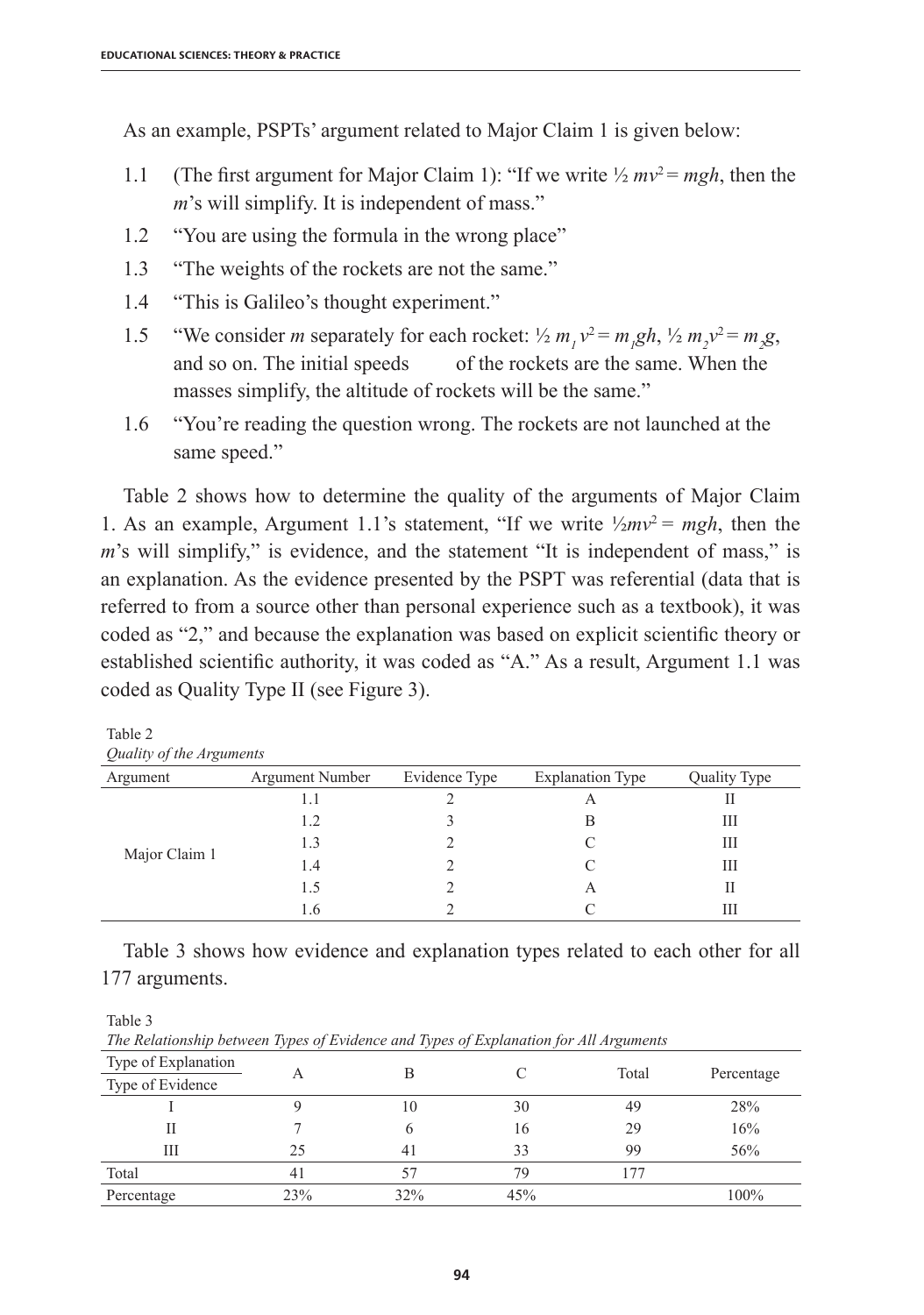According to Table 3, PSPTs presented 49 units of Evidence Type I (28%), 29 units of Evidence Type II (16%), and 99 units of Evidence Type III (56%). However, because 30 of the 49 Evidence Type I units were Explanation Type C, these 30 arguments were coded as Quality Type III. Meanwhile, the 10 out of 49 Evidence Type I units that were Explanation Type B were coded as Quality Type II.

Additionally, PSPTs presented 41 Explanation Type A unites (23%), 57 Explanation Type B units (32%), and 79 Explanation Type C units (45%). However, 25 out of the 41 Explanation Type A units were Evidence Type III and thus coded as Quality Type III. Moreover, 7 out of 41 Explanation Type A units were Evidence Type II and thus coded as Quality Type II. In accordance with this, the PSPTs usually made explanations using unreliable testimonials (45%) and presented evidence unrelated to the claim (56%), which may be a result of gaining knowledge without investigating its source. In fact, if they had acquired knowledge while understanding its source, they would have made better explanations and presented better evidence for their arguments. To make higher quality arguments, the PSPTs should have internalized physics content knowledge. Thus, according to Table 3, the PSPTs cannot be said to have had meaningful learning.

## **Scientific Credibility of Arguments Developed by PSPTs**

In this section, the arguments' scientific credibility is presented. As a result of the scoring performed according to Figure 4, the scientific credibility of 96 arguments (54%) was coded as "absent," 47 (27%) as "low," 23 (13%) as "medium," and only 11 (6%) as "high" scientific credibility. Of the 96 arguments, 68 were coded as "absent" scientific credibility because the PSPTs' arguments had not presented any evidence whatsoever.

Accordingly, the PSPTs can be said to usually not be able to present sufficient evidence or explanations related to their claim. Even when they had presented evidence and/or an explanation for an argument, the evidence/explanation was not related to either each other or the argument; thus the argument was coded as having low scientific credibility. Only 19% of arguments had medium or high scientific credibility. The PSPTs can be said to have learned the concepts of physics by memorizing, and their physics courses had not been designed for an inquiry approach.

## **The Relationship between Arguments' Quality and Scientific Credibility as Developed by PSPTs**

Finally, the relationship between arguments' quality and scientific credibility has been presented in this section. The results are shown in Table 4.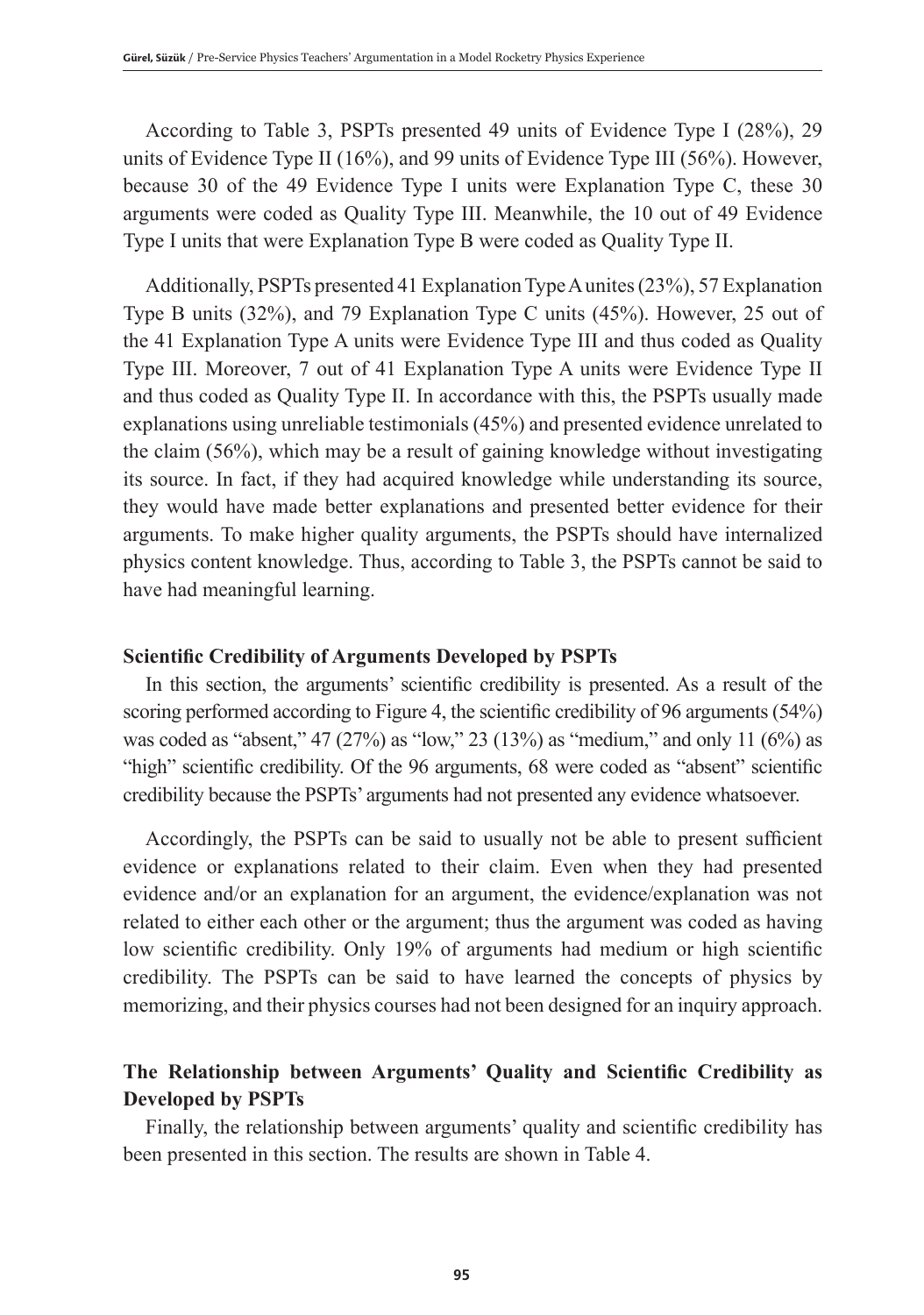| The recommended corrections famous commit when severally encarements |                        |             |                                                     |  |       |  |  |  |
|----------------------------------------------------------------------|------------------------|-------------|-----------------------------------------------------|--|-------|--|--|--|
| Quality                                                              | Scientific Credibility |             |                                                     |  |       |  |  |  |
| Type                                                                 | Absent                 |             | Low Credibility Medium Credibility High Credibility |  | Total |  |  |  |
|                                                                      |                        |             |                                                     |  |       |  |  |  |
|                                                                      |                        |             |                                                     |  |       |  |  |  |
| Ш                                                                    | 94                     | 4           |                                                     |  | 146   |  |  |  |
| Total                                                                | 96                     | $4^{\circ}$ |                                                     |  |       |  |  |  |

Table 4 *The Relationship between Arguments' Quality and Scientific Credibility*

As shown in Table 4, only 4 out of 9 Quality Type I arguments have high scientific credibility. One has low and 4 have medium scientific credibility. Furthermore, only 2 out of 22 Quality Type II arguments and 94 out of 146 Quality Type III arguments have no scientific credibility. No Quality Type III arguments have high quality scientific credibility.

Furthermore, Table 4 shows that of the 177 arguments developed by the PSPTs, only 4 are both Quality Type I and have a high scientific credibility. The other 7 arguments with high scientific credibility are Quality Type II. Forty-one arguments have low and 11 have medium scientific credibility.

According to Table 4, a majority of arguments were both low quality and without scientific credibility. The PSPTs can be said to be unable to defend their claims scientifically. For example, 96 out of 177 arguments had no scientific credibility. This shows that for these 96 arguments, PSPTs had presented neither evidence nor explanations to support their claims as true, probable, and trustworthy. They were only able to present four arguments with evidence based on experiential data and explanations using explicit scientific theory or established scientific authority. One reason for this might be that the PSPTs in this study had tried developing arguments on the spot, supporting their arguments with information off the top of their heads.

#### **Conclusion and Discussion**

Good PSPTs in Turkey can be good test takers in teacher-selection exams (Public Personnel Selection Exam [KPSS] and Teaching Field Knowledge Exam [ÖABT]), but do not necessarily have better scientific literacy. PSPTs with high scores on those tests probably are more diligent or have a better memory, but are not necessarily more knowledgeable in physics. Nowadays, argumentation practices are common in science education and have recently been used for science instruction to promote scientific literacy (Duschl & Osborne, 2002; Heng, Surif, & Seng, 2015). However, studies have shown that intervening in scientific argumentation in class is difficult and challenging because students have difficulty developing argumentation (Heng et al., 2015; Osborne et al., 2004; Sampson & Clark, 2009; Sandoval & Millwood, 2005). Considering this fact, this study has shown that argumentation-based model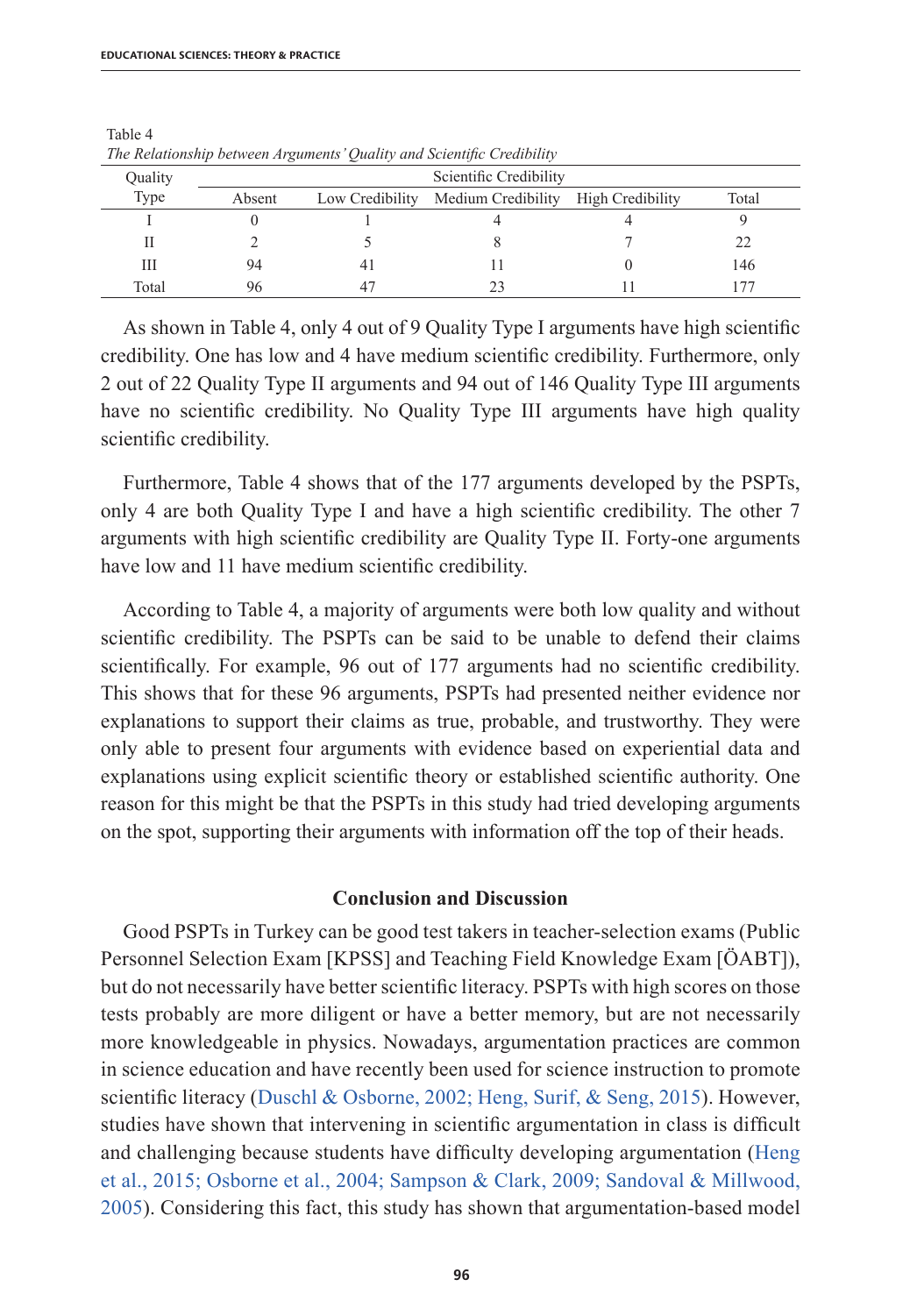rocketry experiences might be a good example of argumentation practice. This argumentation intervention was effective at enhancing PSPTs' engagement in class, helping them develop 177 arguments in total. However, only nine developed arguments were Quality Type I and 22 were Quality Type II. The remaining 146 arguments were Quality Type III. The PSPTs used evidence and explanations for their claims during the argumentation process. However, the PSPTs were not able enough to construct Explanation Types A based on Evidence Type I. This result indicates that PSPTs had difficulty constructing quality scientific explanations. Similar results were reported from some studies in the literature (Demircioglu & Ucar, 2015; Kuhn & Reiser, 2005; Sandoval & Millwood, 2005). Moreover, the PSPTs in this activity were unable to produce enough scientifically credible arguments. Only 11 arguments out of 177 (6%) had high scientific credibility. This results show that even scientific argumentation is seen to be needed in science education (Heng et al., 2015); the PSPTs were unable to reflect their SMK into quality and scientifically credible arguments. Methodologically, this study has made progress on several fronts. Most significant is that this work has presented preservice and in-service teachers with a set of material that can be used to facilitate argumentation in the classroom. As a result, some insights into how to introduce argumentation into science classrooms have been gained. As such, this work is part of a growing body of work on the use of argumentation in classrooms (Duschl  $\&$ Osborne, 2002; Herrenkohl & Guerra, 1998; Kelly, 2007; Kelly & Crawford, 1997; Osborne et al., 2004; Simon, Erduran, & Osborne, 2002). Secondly, supporting pre-service and in-service teachers in developing formal and informal SMK and PCK learning opportunities are especially productive (Werquin, 2010). In this context, argumentation-based model rocketry physics presents such a formal learning opportunity. Similar work on formal and informal learning opportunities supporting SMK in mathematics has been done by Kleickman et al. (2013).

Thirdly, the PSPTs were good at developing arguments in this study. This may result from PSPTs having found the experience of model rocketry attractive. Some studies in the literature state that pre-service teachers would engage in scientific argumentation more if the topic under discussion were more attractive (Erduran et al., 2004; Kutluca, Çetin, & Doğan, 2014; Zeyer & Roth, 2009). Moreover, this can result from group argumentation. Heng et al. (2015) stated that students involved in group argumentation outperform students involved in individual argumentation. Because collaboration in group argumentation plays an important role in constructing scientific arguments, teachers need to create a collaborative atmosphere wherein the argumentation process can work (Mason, 1996, as cited in Heng et al., 2015).

Finally, previous research in the literature has shown a strong relationship between the quality of an argument and SMK (e.g., Acar, 2008; Sadler & Fowler, 2006;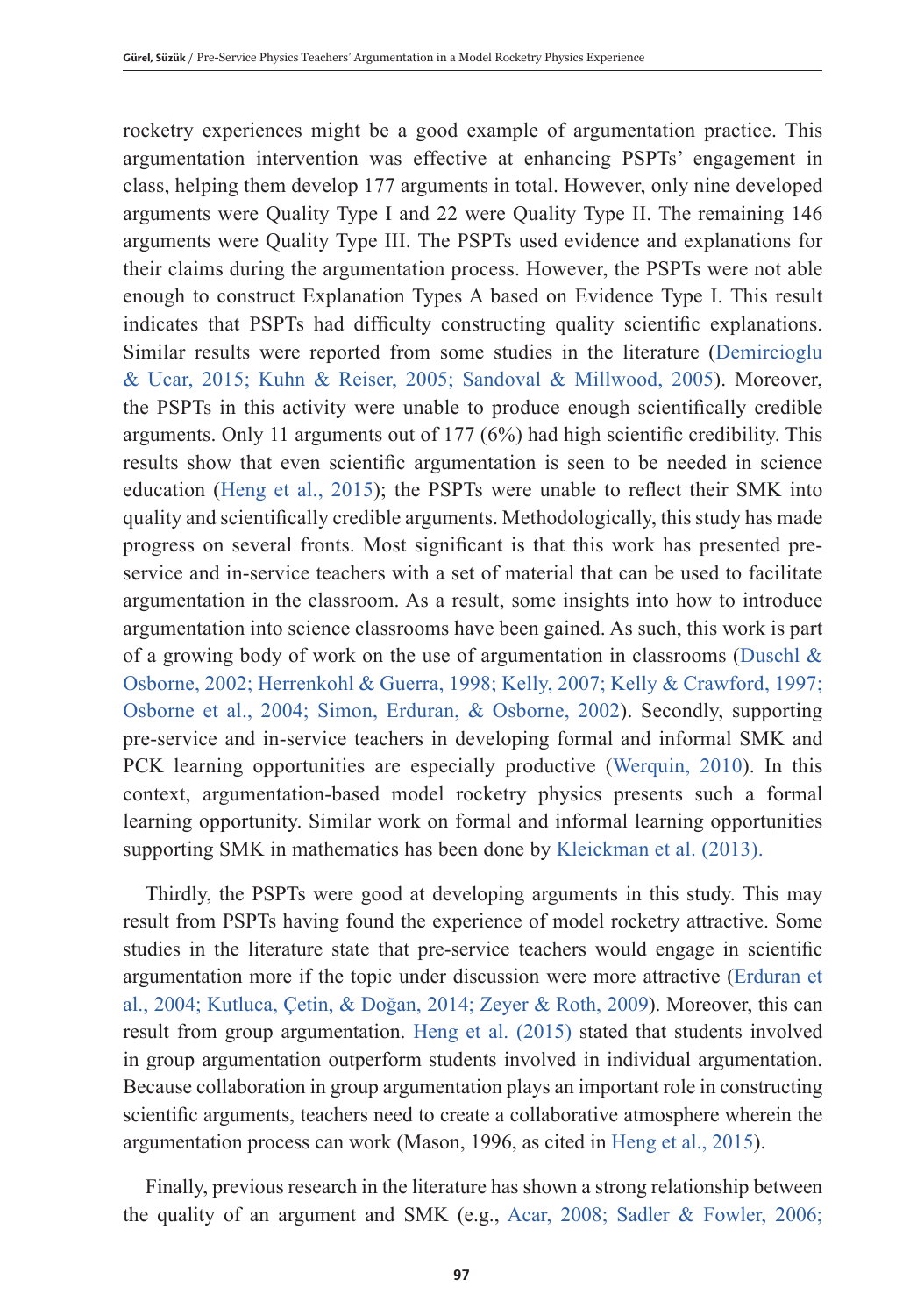Sadler & Zeidler, 2005b; Sampson & Clark, 2011; von Aufscnaiter et al., 2008). In contrast, some research has also stated that SMK is not a critical determinant in bettering the quality of scientific arguments (Eskin & Bekiroglu, 2009; Hakyolu & Ogan-Bekiroglu, 2011; Kutluca et al., 2014). However, as Kutluca et al. (2014) stated in their study, conducting argumentation studies on small-sized groups might negatively affect the relationship between SMK and the quality of arguments. For example, Sampson and Clark (2011) found a significant relationship between SMK and quality of argumentation utilizing only two argumentation groups. Moreover, studies in Turkey comparing KPSS test scores in terms of achievement for teacher candidates graduating from faculties of education and for those who had graduated from faculties of arts and sciences show that teacher candidates from education faculties are significantly more successful (Safran, Kan, Üstündağ, Birbudak, & Yıldırım, 2014; Yıldırım & Koca, 2015; Yılmaz & Yıldırım, 2015). Inquiry-based studies conducted in education faculties may be the reason for this success.

#### **Implications**

As the study of argumentation within the context of physics education is a young field that has only emerged in the past decade, more research needs to be carried out on new tools and in contexts that can help PSPTs both construct and evaluate scientific arguments.

This study is an example of an attempt to connect PSPTs to an environment that supports argumentation. The model rocketry class was used as such an environment. This study shows that a context (model rocketry experience) that fosters PSPTs' use of argumentation can be established.

The results of this study imply that PSPTs do not have enough even contextual knowledge or content knowledge. In order to develop robust understandings of physics, PSPTs should be introduced to new argumentation-based experiences within meaningful contexts. This study also yields that argumentation interventions are effective at enhancing PSPTs' engagement in class. In this manner, pre-service and in-service physics teachers in Turkey can be convinced to utilize argumentation in physics classes. Moreover, the study's findings indicate the need for more research on SMK and argumentation in physics. Researchers could engage in further research on how different levels of SMK and misconceptions about physics subjects affect the argumentation process.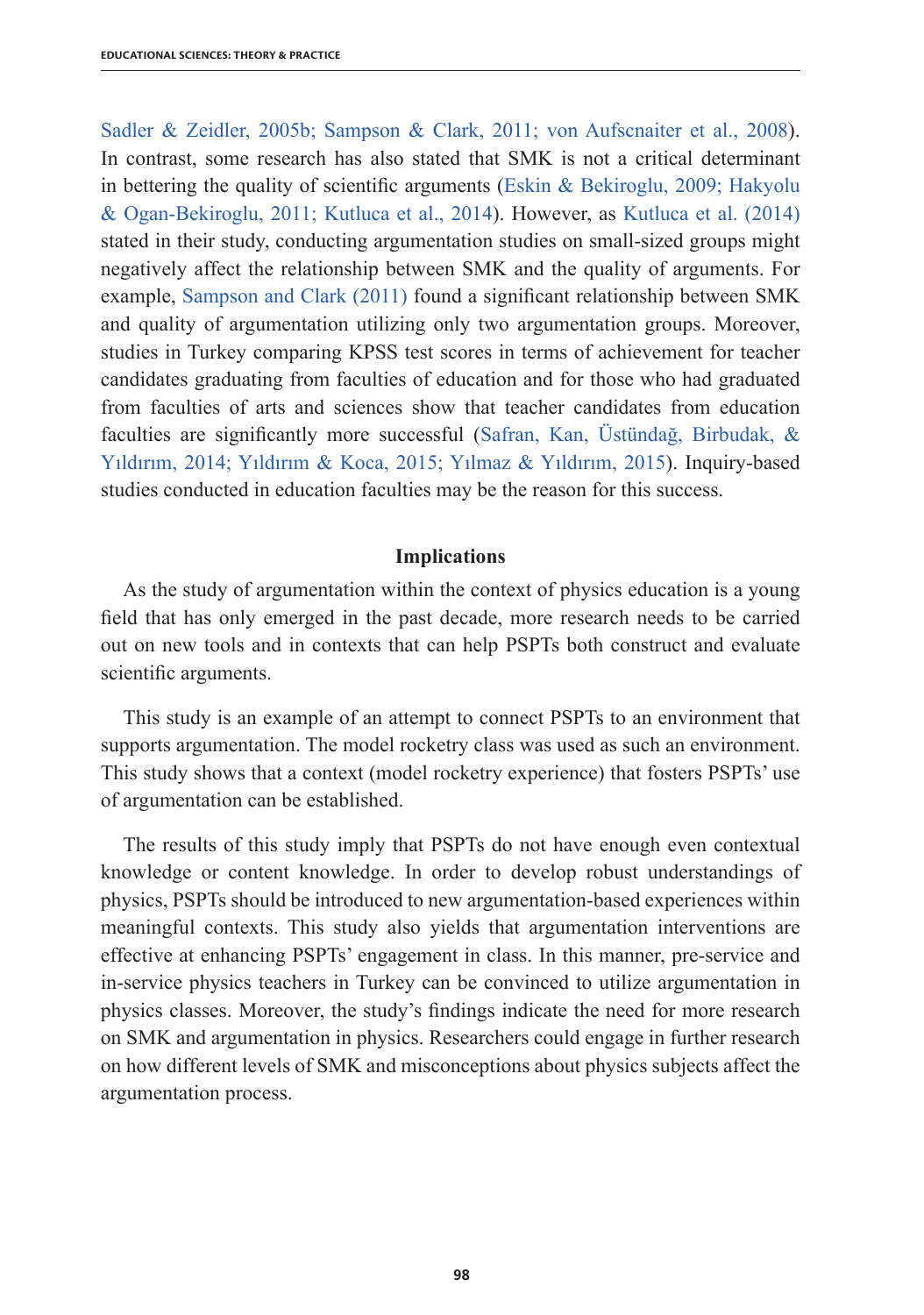## **References**

- Abell, S. K. (2007). Research on science teacher knowledge. In S. K. Abell & N. G. Lederman (Eds.), *Handbook of research on science education* (pp. 1105–1151). Mahwah, NJ: Lawrence Erlbaum Associates.
- Acar, O. (2008). *Argumentation skills and conceptual knowledge of undergraduate students in a physics-by-inquiry class* (Doctoral Dissertation). Retrieved from https://etd.ohiolink.edu/ pg\_10?0::NO:10:P10\_ACCESSION\_NUM:osu1228972473
- Akarsu, B. (2011). Evaluating college students' conceptual knowledge of modern physics: Test of understanding on concepts of modern physics (TUCO-MP). *European Journal of Physics Education*, *2*(1), 32–37.
- Akarsu, B. (2012). TOCUSO: Test of conceptual understanding on high school optics. *European Journal of Physics Education*, *3*(4), 53–59.
- Akkus, R., Gunel, M., & Hand, B. (2007). Comparing an inquiry-based approach known as the science writing heuristic to traditional science teaching practices: Are there differences? *International Journal of Science Education*, *29*(14), 1745–1765.
- Anthony, L. W. L. (2008). Teacher concerns about curriculum reform: The case of project learning. *Asia-Pacific Education Researcher*, *17*(1), 75–97.
- Bagno, E., Eylon, B., & Ganiel, U. (2000). From fragmented knowledge to a knowledge structure: Linking the domains of mechanics and electromagnetism. *American Journal of Physics Supplement*, *68*, 16–26.
- Bandura, A. (1977a). Self efficacy: Toward a unifying theory of behavioral change. *Psychological Review*, *84*, 191–215.
- Bandura, A. (1977b). *Social learning theory*. Englewood Cliffs, NJ: Prentice Hall.
- Baştürk, S. (2009). Ortaöğretim matematik öğretmen adaylarına göre fen edebiyat fakültelerindeki alan eğitimi [Perspectives of student teachers of secondary mathematics education on mathematics teaching in faculty of arts and science]. *İnönü Üniversitesi Eğitim Fakültesi Dergisi*, *10*(3), 137–160.
- Baştürk, S. (2011). Matematik öğretmen adaylarının eğitim fakültesindeki eğitim-öğretim sürecini değerlendirmeleri [Mathematics teacher candidates' evaluations of teaching and learning process in faculty of education]*. Uluslararası İnsan Bilimleri Dergisi*, *8*(1), 58–94.
- Baumert, J., Kunter, M., Blum, W., Brunner, M., Voss, T., & Jordan, A. (2010). Teachers' mathematical knowledge, cognitive activation in the classroom, and student progress. *American Educational Research Journal*, *47*, 133–180.
- Bogdanovic, I., Obadovic, D. Z., Cvjeticanin, S., Segedinac, M., & Budic, S. (2015). Students' metacognitive awareness and physics learning efficiency and correlation between them. *European Journal of Physics Education*, *6*(2), 18–30. Retrieved from http://ejpe.erciyes.edu.tr/ article/view/1093000150
- Cheong, I. P. A., Johari, M., Said, H., & Treagust, D. F. (2015). What do you know about alternative energy? Development and use of a diagnostic instrument for upper secondary school science. *International Journal of Science Education*, *37*(2), 210–236.
- Cheung, D., & Ng, P. (2000). Science teachers' beliefs about curriculum design. *Research in Science Education*, *30*, 357–375.
- Cholewinski, M. (2009). *An introduction to constructivism and authentic activity*. Retrieved from https://nufs-nuas.repo.nii.ac.jp/?action=repository\_action\_common\_download&item\_id= 233&item\_no=1&attribute\_id=22&file\_no=1
- Christensen, C. (2001). Scientific literacy for a risky society. In P. Singh & E. McWilliam (Eds.), *Designing educational research: Theories, methods and practices* (pp. 141–154). Flaxton, Queensland, Australia: Post Pressed.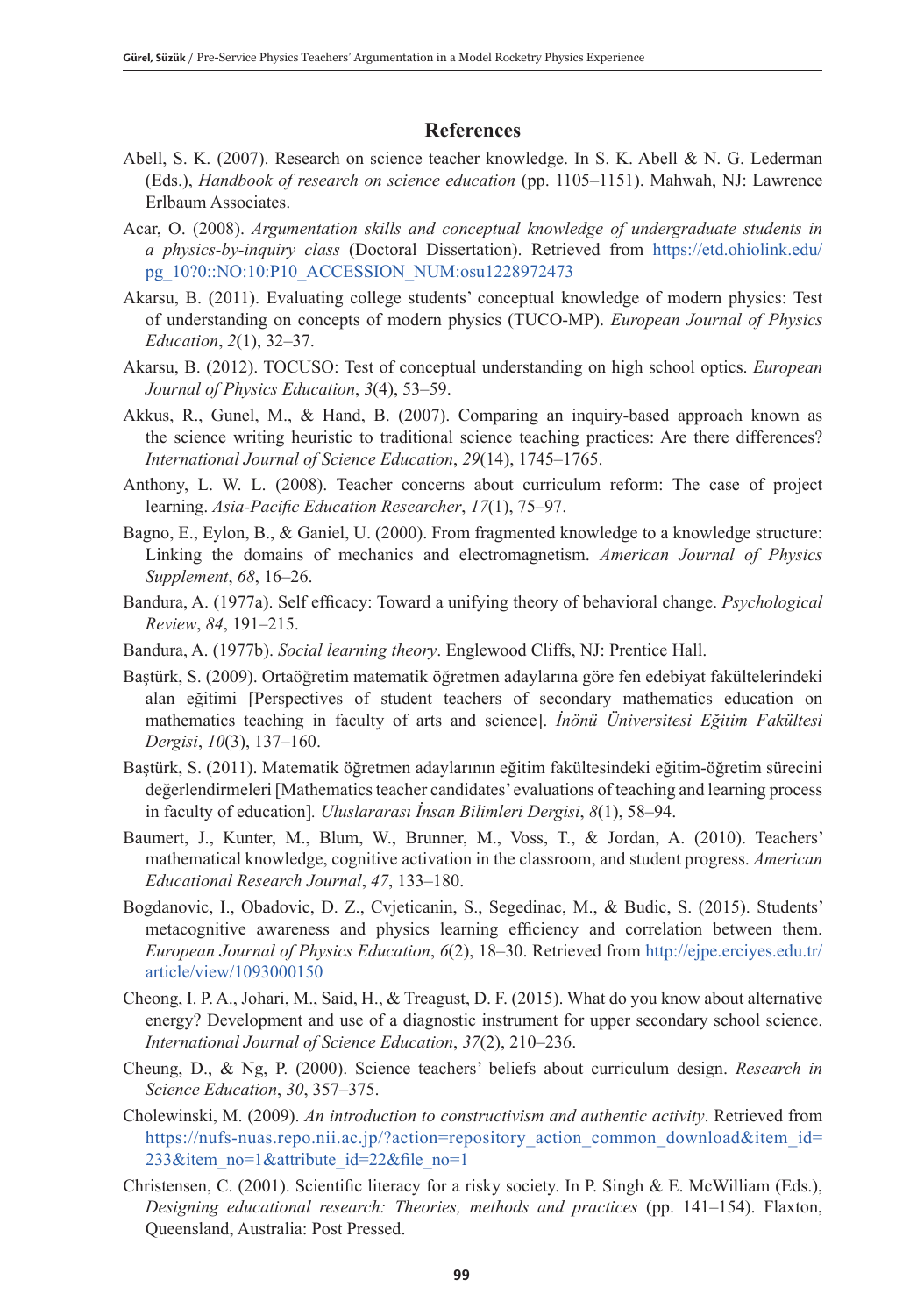- Crawford, B. A. (1999). Is it realistic to expect a preservice teacher to create an inquiry-based classroom? *Journal of Science Teacher Education*, *10*(3), 175–194.
- Czerniak, C. M., & Lumpe, A. T. (1996). Relationship between teacher beliefs and science education reform. *Journal of Science Teacher Education*, *7*(4), 247–266.
- Demirbağ, M., & Günel, M. (2014). Integrating argument-based science inquiry with modal representations: Impact on science achievement, argumentation, and writing skills. *Educational Sciences: Theory & Practice*, *14*(1), 386–391. Retrieved from http://files.eric.ed.gov/fulltext/ EJ1038765.pdf
- Demircioğlu, T., & Uçar, S. (2015). Investigating the effect of argument-driven inquiry in laboratory instruction. *Educational Sciences: Theory & Practice*, *15*(1), 1–17. Retrieved from http://www. estp.com.tr/wp-content/uploads/2015/02/ESTPFebruary2015\_267\_283.pdf
- Depaepe, F., Torbeyns, J., Vermeersch, N., Janssens, D., Janssen, R., Kelchtermans, G., ... Van Dooren, W. (2015). Teachers' content and pedagogical content knowledge on rational numbers: A comparison of prospective elementary and lower secondary school teachers. *Teaching and Teacher Education*, *47*, 82–92.
- Duschl, R. A. (2008). Science education in three-part harmony: Balancing conceptual, epistemic, and social-learning goals. *Review of Research in Education*, *32*, 268–291.
- Duschl, R. A., & Osborne, J. (2002). Supporting and promoting argumentation discourse in science education. *Studies in Science Education*, *38*, 39–72.
- Erduran, S., Simon, S., & Osborne, J. (2004). TAPping into argumentation: Developments in the application to Toulmin et al.'s argument pattern for studying science discourse. *Science Education*, *88*, 915–933.
- Eskin, H., & Bekiroğlu, F. O. (2009). Investigation of a pattern between students' engagement in argumentation and their science content knowledge: A case study. *Eurasia Journal of Mathematics, Science and Technology Education*, *5*(1), 63–70.
- Even, R. (2011). The relevance of advanced mathematics studies to expertise in secondary school mathematics teaching: Practitioners' views. *ZDM: The International Journal on Mathematics Education*, *43*(6–7), 941–950.
- Friedrichsen, P. J., Abell, S. K., Pareja, E. M., Brown, P. L., Lankford, D. M., & Volkmann, M. J. (2009). Does teaching experience matter? Examining biology teachers' prior knowledge for teaching in an alternative certification program. *Journal of Research in Science Teaching*, *46*, 357–383.
- Ge, X., & Land, S. M. (2004). A conceptual framework of scaffolding ill-structured problem solving processes using question prompts and peer interactions. *Educational Technology Research and Development*, *52*(2), 5–22.
- Gillies, R. M., & Khan, A. (2008). The effects of teacher discourse on students' discourse, problemsolving and reasoning during cooperative learning. *International Journal of Educational Research*, *47*, 323–340.
- Hakyolu, H., & Oğan-Bekiroğlu, F. (2011). Assessment of students' science knowledge levels and their involvement with argumentation. *International Journal for Cross-Disciplinary Subjects in Education*, *2*(1), 264–270.
- Hammer, D. (1996). How many alternative perspectives of cognitive structure influence instructional perceptions and intentions? *Journal of Learning Sciences*, *5*(2), 97–127.
- Haney, J. J., Czerniak, C. M., & Lumpe, A. T. (1996). Teacher beliefs and intentions regarding the implementation of science education reform strands. *Journal of Research in Science Teaching*, *33*(9), 971–993.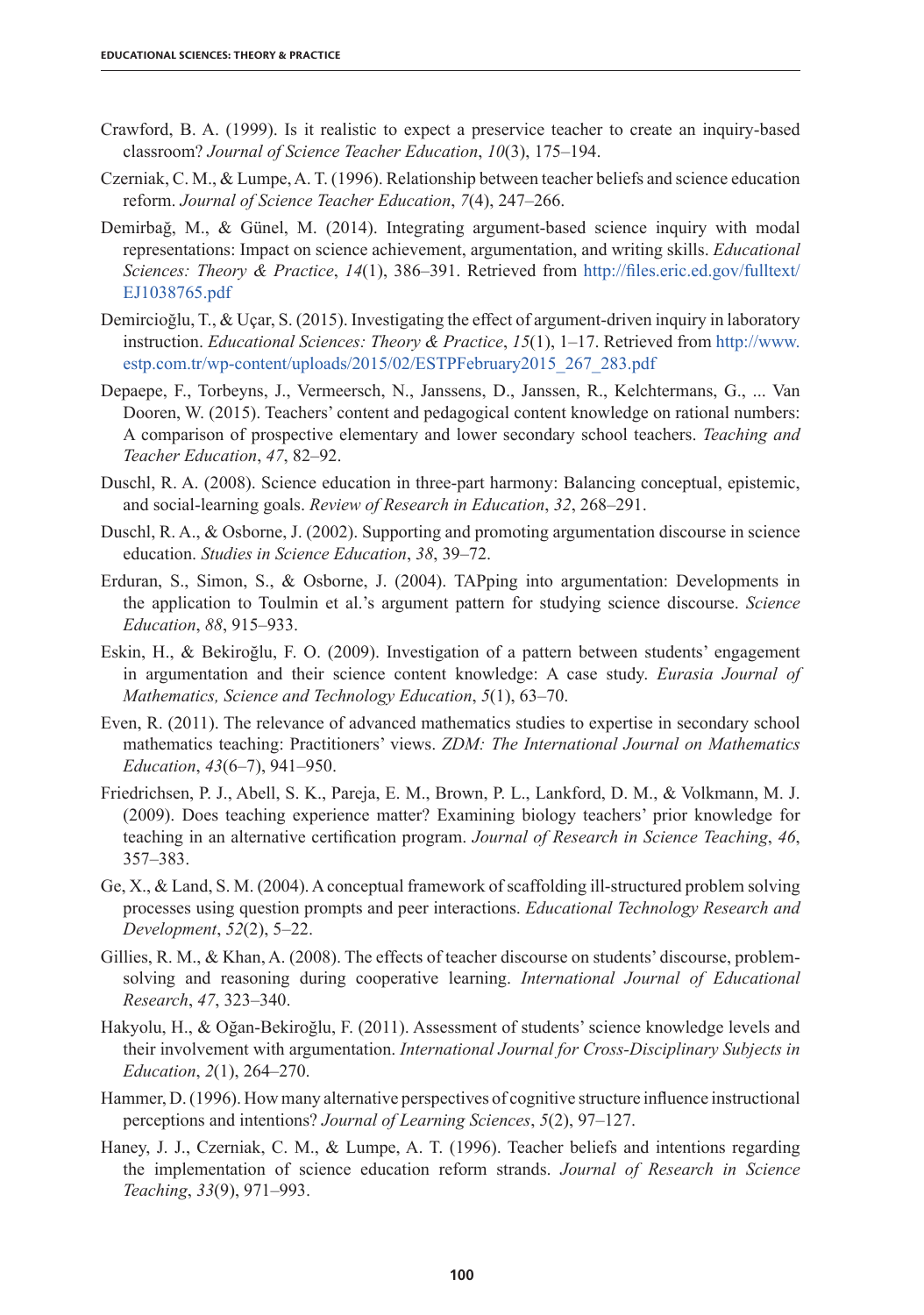- Heng, L. L., Surif, J., & Seng, C. H. (2015). Malaysian students' scientific argumentation: Do groups perform better than individuals? *International Journal of Science Education*, *37*(3), 505–528.
- Herrenkohl, L., & Guerra, M. (1998). Participant structures, scientific discourse, and student engagement in fourth grade. *Cognition and Instruction*, *16*(4), 431–473.
- Herrington, J., Reeves, T. C., Oliver, R., & Woo, Y. (2004). Designing authentic activities in webbased courses. *Journal of Computing in Higher Education*, *16*(1), 3–29.
- Hill, H. C., Rowan, B., & Ball, D. (2005). Effects of teachers' mathematical knowledge for teaching on student achievement. *American Educational Research Journal*, *42*, 371–406.
- Hmelo-Silver, C. E. (2004). Problem-based learning: What and how do students learn? *Educational Psychology Review*, *16*(3), 235–266.
- Howard, B., McGee, S., Shin, N., & Shia, R. (2001). The triarchic theory of intelligence and computer-based inquiry learning. *Educational Technology Research and Development*, *49*(4), 49–69.
- Kelly, G. J. (2007). Discourse in science classrooms. In M. Talbot-Smith, S. K. Abell, K. Appleton, D. L. Hanuscin (Eds.), *Handbook of research on science education* (pp. 443–469). New York, NY: Routledge.
- Kelly, G. J., & Crawford, T. (1997). An ethnographic investigation of the discourse processes of school science. *Science Education*, *81*(5), 533–56.
- Kennedy, N. S., & Kennedy, D. (2010). Between chaos and entropy: Community of inquiry from a systems perspective. *Complicity: An International Journal of Complexity and Education*, *7*(2),  $1 - 15$ .
- Kim, H., & Song, J. (2006). The features of peer argumentation in middle-school students' scientific inquiry. *Research in Science Education*, *36*(3), 211–233.
- Kleickmann, T., Richter, D., Kunter, M., Elsner, J., Besser, M., Krauss, S., & Baumert, J. (2015). Content knowledge and pedagogical content knowledge in Taiwanese and German mathematics teachers. *Teaching and Teacher Education*, *46*, 115–126.
- Kleickmann, T., Richter, D., Kunter, M., Elsner, J., Besser, M., Krauss, S., & Baumert, J. (2013). Teachers' content and pedagogical content knowledge: The role of structural differences in teacher education. *Journal of Teacher Education*, *64*, 90–106.
- Krauss, S., Brunner, M., Kunter, M., Baumert, J., Blum, W., Neubrand, M., & Jordan, A. (2008). Pedagogical content knowledge and content knowledge of secondary mathematics teachers. *Journal of Educational Psychology*, *100*(3), 716–725.
- Kuhn, D. (1991). *The skills of argument*. Cambridge, UK: Cambridge University Press.
- Kuhn, L., & Reiser, B. (2005, June). *Students constructing and defending evidence-based scientific explanations*. Paper presented at the National Association for Research in Science Teaching, Dallas, TX.Kulkarni, V. D., & Tambade, P. S. (2013). Assessing the conceptual understanding about heat and thermodynamics at undergraduate level. *European Journal of Physics Education*, *4*(2), 9–16.
- Kurnaz, M. A., & Eksi, C. (2015). An analysis of high-school students' mental models of solid friction in physics. *Educational Sciences: Theory & Practice*, *3*, 787–795.
- Kutluca, A. Y., Çetin, P. S., & Doğan, N. (2014). Bilimsel argümantasyon kalitesine alan bilgisinin etkisi: Klonlama bağlamı [Effect of content knowledge on scientific argumentation quality: Cloning context]. *Necatibey Eğitim Fakültesi Elektronik Fen ve Matematik Eğitimi Dergisi*, *8*(1), 1–30. http://dx.doi.org/10.12973/nefmed.2014.8.1.a1
- Laugksch, C. R. (2000). Scientific literacy: A conceptual overview. *Science Education*, *84*(1), 71–94.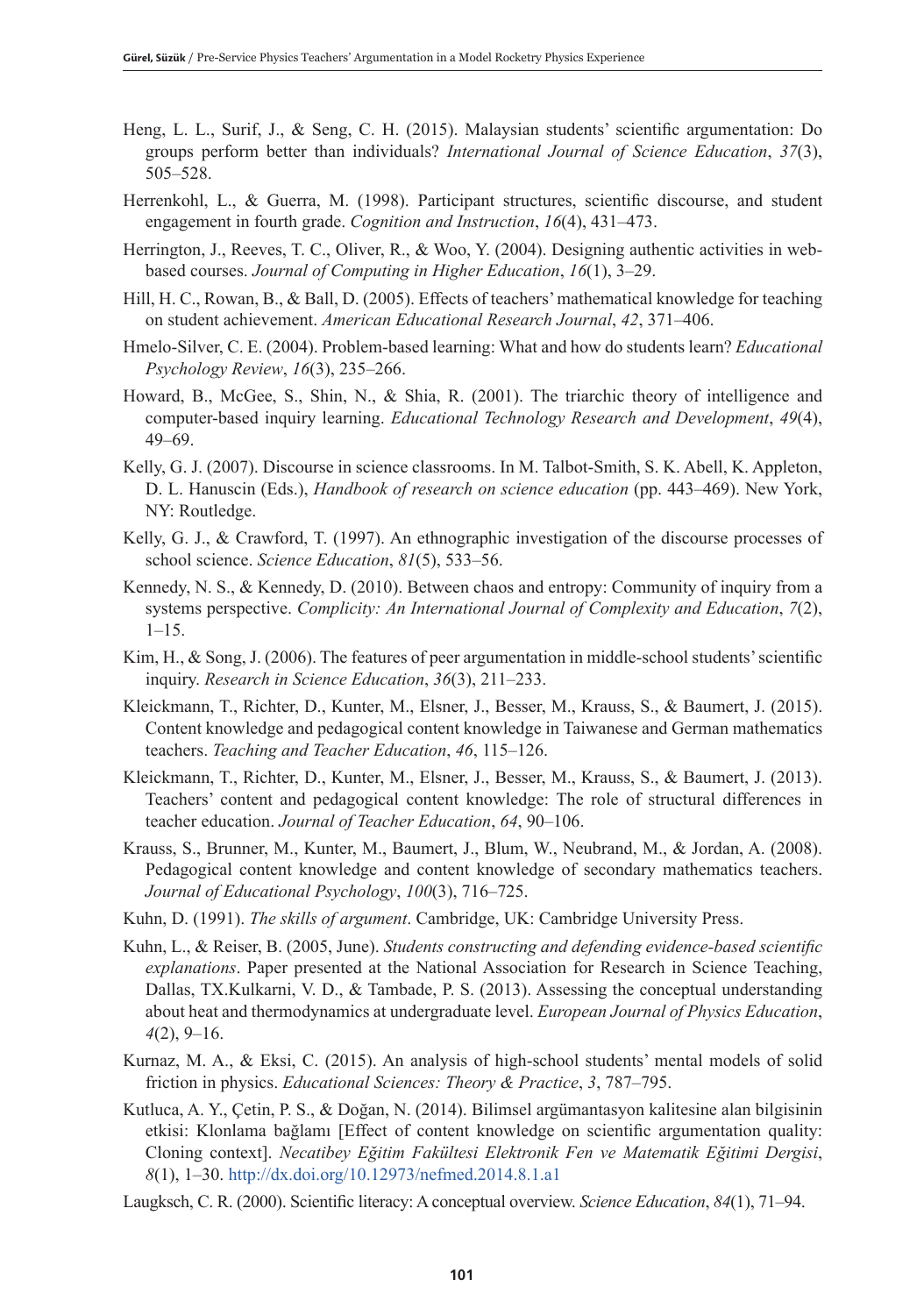- Mayer, R. E. (1998). Cognitive, metacognitive, and motivational aspects of problem solving. *Instructional Science*, *26*, 49–63.
- Mäntylä, T., & Nousiainen, M. (2013). Consolidating pre-service physics teachers' subject-matter knowledge using didactical reconstructions. *Science & Education*, *23*(8), 1583–1604.
- McPhearson, P. T., Gill, S. P. D., Pollack, R., & Sable, J. E. (2008). Increasing scientific literacy in undergraduate education: A case study from "Frontiers of Science" at Columbia University. In F. Darbellay, M. Cockell, J. Billotte, & F. Waldvogel (Eds.), *In a vision of transdisciplinarity: Laying foundations for a world knowledge dialogue* (pp. 146–159). Lausand, Switzerland: EPFL Press. Retrieved from https://www.researchgate.net/publication/237422075\_Increasing Scientific Literacy in Undergraduate Education A Case Study from Frontiers of Science at Columbia University
- Means, M. L., & Voss, J. F. (1996). Who reasons well? Two studies of informal reasoning among children of different grade, ability, and knowledge levels. *Cognition and Instruction*, *14*(2), 139–178.
- Mercer, N., Dawes, L., Wegerif, R., & Sams, C. (2004). Reasoning as a scientist: Ways of helping children to use language to learn science. *British Educational Research Journal*, *30*, 359–377.
- Mestre, J. P. (2001). Implications of research on learning for the education of prospective science and physics teachers. *Physics Education*, *36*, 44–51.
- Miles, M. B., & Huberman, A. M. (1994). *Qualitative data analysis: An expanded sourcebook* (2nd ed.). Thousand Oaks, CA: Sage.
- Millî Eğitim Bakanlığı. (2013). *Yeni fizik öğretim programı* [The new physics teaching program]. Retrieved from http://ttkb.meb.gov.tr/dosyalar/programlar/ortaogretim/12/fizik\_9-12.rar
- Osborne, J., Erduran, S., & Simon, S. (2004). Enhancing the quality of argumentation in school science. *Journal of Research in Science Teaching*, *41*(10), 994–1020.
- Özoğlu, M. (2010, February). *Türkiye'de öğretmen yetiştirme sisteminin sorunları* [Problems of teacher training system in Turkey (Seta Analysis). Retrieved from htpp://arsiv.setav.org/ups/ dosya/20275.pdf
- Park, S., & Oliver, S. J. (2008). Revisiting the conceptualization of pedagogical content knowledge (PCK): PCK as a conceptual tool to understand teachers as professionals. *Research in Science Education*, *38*(3), 261–284.
- Patton, M. Q. (1990). *Qualitative evaluation and research methods*. Thousand Oaks, CA: Sage.
- Puvirajah, A. (2007). *Exploring the quality and credibility of students' argumentation: Teacher facilitated technology embedded scientific inquiry* (Doctoral dissertation). Available from ProOuest Dissertations and Theses database. (UMI No. 3289408)
- Redish, E. (1994). The implications of cognitive studies for teaching physics. *American Journal of Physics*, *62*(6), 796–803.
- Roberts, D. A. (2007). Scientific literacy/science literacy. In S. K. Abell & N. G. Lederman (Eds.), *Handbook of research on science education* (pp. 729–780). Mahwah, NJ: Lawrence Erbaum Associates.
- Rojas-Drummond, S., & Mercer, N. (2003). Scaffolding the development of effective collaboration and learning. *International Journal of Educational Research*, *39*, 99–111.
- Rozenszajn, R., & Yarden, A. (2014). Mathematics and biology teachers' tacit views of the knowledge required for teaching: Varying relationships between CK and PCK. *International Journal of STEM Education*, *1*(1), 1–12.
- Sadler, T. D., & Fowler, S. R. (2006). A threshold model of content knowledge transfer for socioscientific argumentation. *Science Education*, *90*, 986–1004.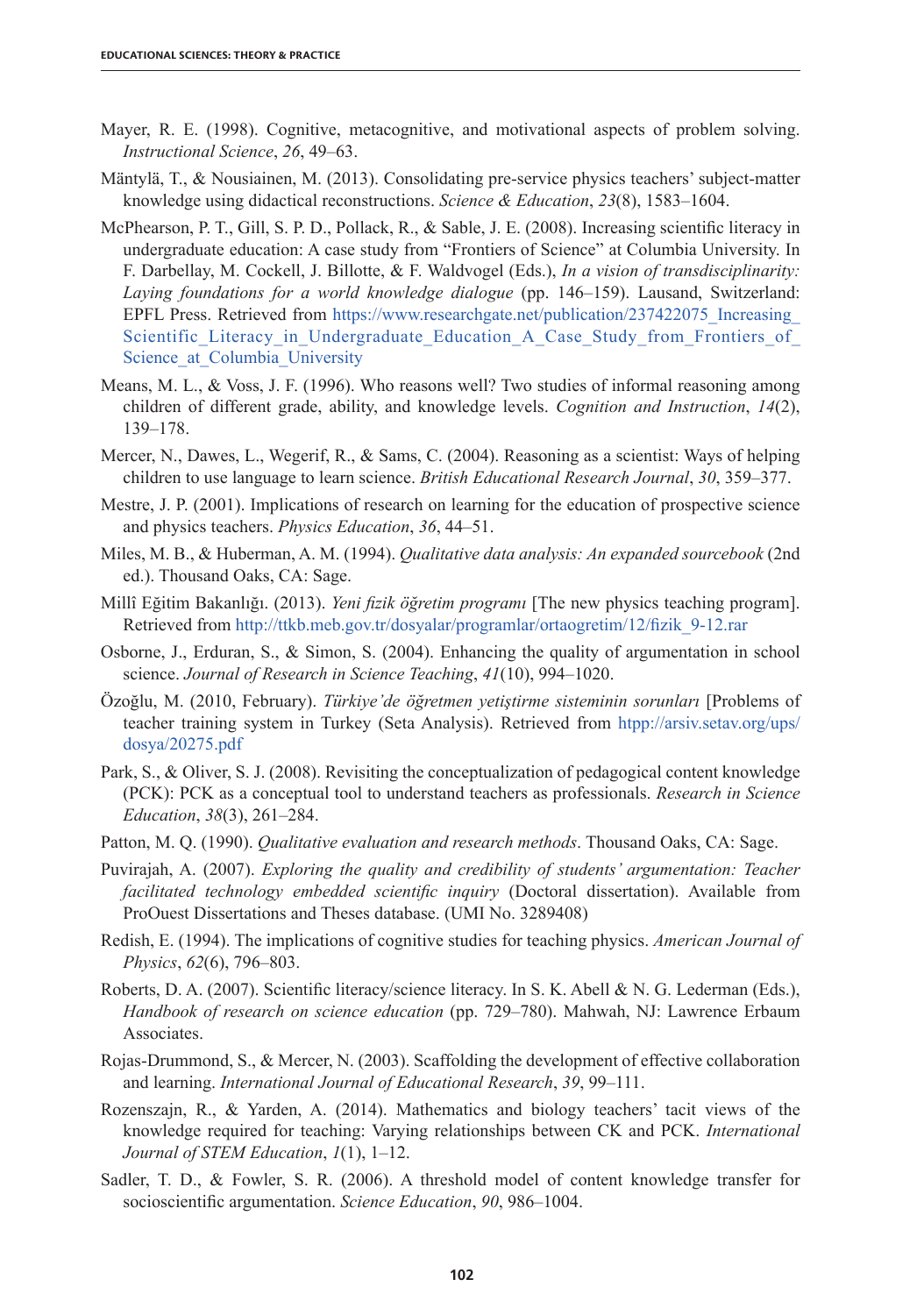- Sadler, T. D., & Zeidler, D. L. (2005a). Patterns of informal reasoning in the context of socioscientific decision-making. *Journal of Research in Science Teaching*, *42*(1), 112–138.
- Sadler, T. D., & Zeidler, D. L. (2005b). The significance of content knowledge for informal reasoning regarding socioscientific issues: Applying genetics knowledge to genetic engineering issues. *Science Education*, *89*(1), 71–93.
- Safran, M., Kan, A., Üstündağ, M. T., Birbudak, T. S., & Yıldırım, O. (2014). 2013 KPSS sonuçlarının öğretmen adaylarının mezun oldukları alanlara göre incelenmesi [An investigation of KPSS 2013 results in terms of candidate teachers' fields]. *Eğitim ve Bilim*, *39*(171), 13–25.
- Sampson, V., & Clark, D. B. (2009). The impact of collaboration on the outcomes of scientific argumentation. *Science Education*, *93*(3), 448–484.
- Sampson, V., & Clark, D. B. (2011). A comparison of the collaborative scientific argumentation practices of two high and two low performing groups. *Research in Science Education*, *41*, 63–97.
- Sandoval, W. A., & Millwood, K. A. (2005). The quality of students' use of evidence in written scientific explanations. *Cognition and Instruction*, 23(1), 23–55.
- Saraç, C. (2006). Türk dili ve edebiyatı öğretmeni adaylarının fen-edebiyat fakültelerinde karşılaştıkları problemler [Problems encountered by student teachers of Turkish language and literature education in faculty of arts and science]. *Kastamonu Eğitim Dergisi*, *14*(2), 349–358.
- Shulman, L. S. (1986). Those who understand: Knowledge growth in teaching. *Educational Researcher*, *15*, 4–14.
- Shulman, L. S. (1987). Knowledge and teaching of the new reform. *Harvard Educational Review*, *57*, 1–22.
- Simon, S., Erduran, S., & Osborne, J. F. (2002, April). *Enhancing the quality of argumentation in school science.* Paper presented at the Annual Meeting of the National Association for Research in Science Teaching. New Orleans, LA.
- Taşoğlu, A. K., Ateş, Ö., & Bakaç, M. (2015). Prospective physics teachers' awareness of radiation and radioactivity. *European Journal of Physics Education*, *6*(1), 1–14.
- Tatto, M. T., Schwille, J., & Senk, S. L. (2007). *Teacher education and development study in mathematics (TEDS-M 2008). Conceptual framework: Field trial*. East Lansing, MI: College of Education, Michigan State University. Retrieved from http://files.eric.ed.gov/fulltext/ ED542390.pdf
- von Aufschnaiter, C., Erduran, S., Osborne, J., & Simon, S. (2008). Arguing to learn and learning to argue: Case studies of how students' argumentation relates to their scientific knowledge. *Journal of Research in Science Teaching*, *45*(1), 101–131.
- Werquin, P. (2010). *Recognizing non-formal and informal learning: Outcomes, policies and practices*. Paris, France: OECD.
- Yiğit, N., & Akdeniz, A. R. (2004). Öğretmen adaylarının fen-edebiyat fakültesindeki problemleri [Problems encountered by student teachers in faculty of arts and science]. *Kastamonu Eğitim Dergisi*, *12*(1), 77–84.
- Yıldırım, O., & Koca, M. R. (2015). Fen, matematik alanlarından mezun ve 2013 KPSS'ye katılan adayların başarı durumlarının karşılaştırılması [Comparison of candidates from science, mathematics success in 2013 KPSS]. *Eğitim ve Öğretim Araştırmaları Dergisi*,*4*(4), 148–155.
- Yılmaz, A., & Yıldırım, O. (2015). 2013 yılı KPSS testi'ne katılan sosyal alanlardan mezun öğretmen adaylarının KPSSP-10 ve KPSSP-121 puanlarına göre başarı durumlarının karşılaştırılması [Comparison of success of teacher candıdates who graduated from social sciences fields and attended 2013 KPSS Test Regarding KPSSP-10 And KPSSP-121 scores]. *Sakarya Eğitim Fakültesi Dergisi*, *30*, 164–175.